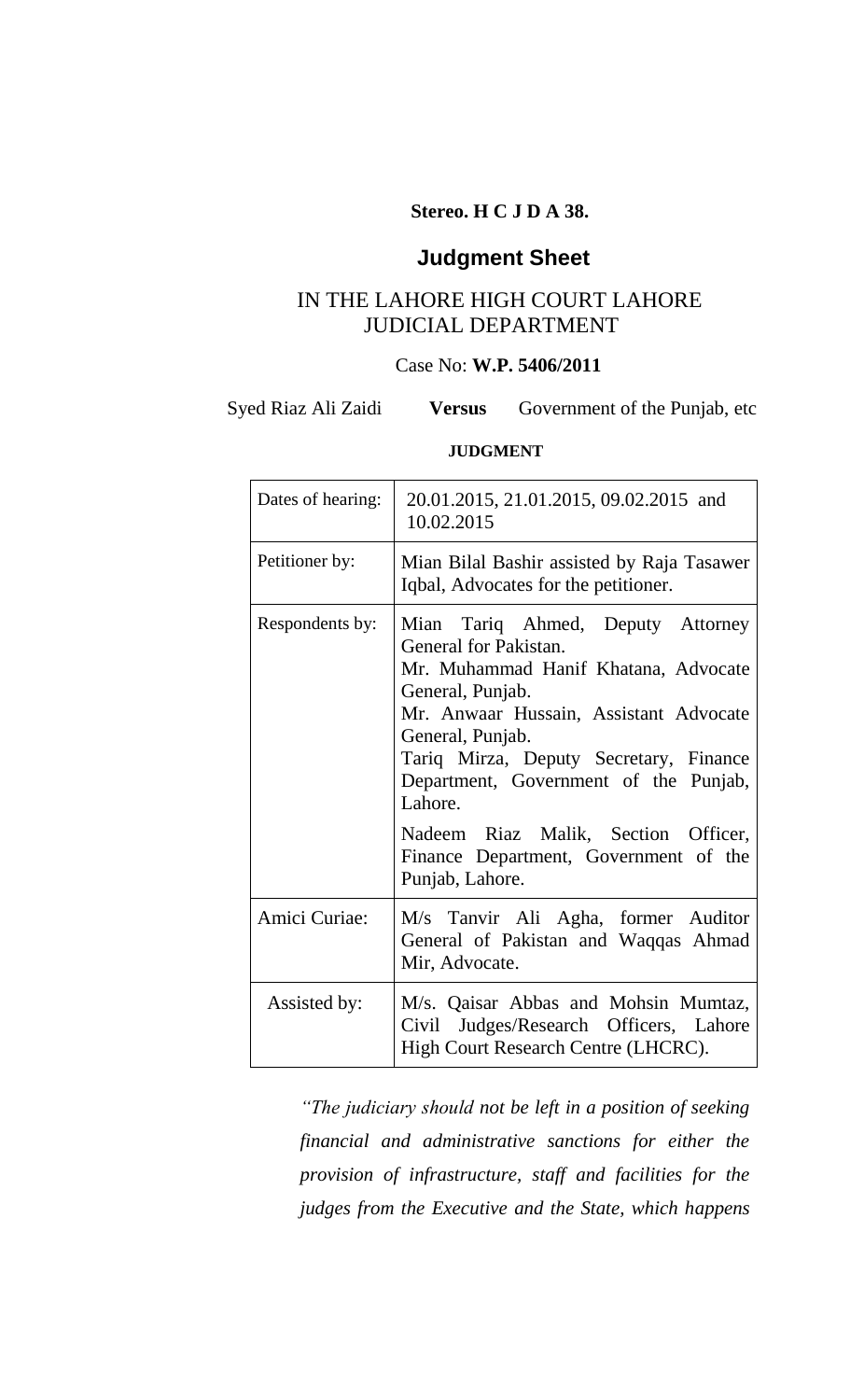*to be one of the largest litigants….autonomy is required for an independent and vibrant judiciary, to strengthen and improve the justice delivery system, for enforcing the rule of law<sup>1</sup> ."*

**Syed Mansoor Ali Shah, J:-** This case explores the constitutionalism of *financial autonomy and budgetary independence* of the superior judiciary on the touchstone of the ageless constitutional values of *independence of judiciary* and *separation of powers*.

2. Additional Registrar of this High Court has knocked at the constitutional jurisdiction of this Court, raising the question of non-compliance of the executive authority of the Federation by the Provincial Government, as the direction of the Prime Minister to the Provincial Government to enhance the allowances of the staff of the superior judiciary goes unheeded. During the course of hearing, this legal question has snowballed into a far more significant constitutional issue regarding the constitutional protection of the *financial and budgetary autonomy* of the High Court.

3. The facts are that the Prime Minister in the year 2011 allowed an increase in the pay of the staff of the superior judiciary across the country, by granting them an enhancement of *50% Judicial Allowance and 50% Adhoc Allowance* **("Allowances")** w.e.f. 01.07.2010. However, more importantly, the matter was also taken up by the Lahore High Court and was duly approved and sanctioned. The inaction and the silent refusal on the part of the Provincial Government to honour the budgetary approval of the Allowances by the High Court is not

<sup>1</sup> Manmohan Sarin J in *Delhi Judicial Service Association (Regd.) vs. Govt. of Nct of Delhi and another* **[2000(88)DLT 710]**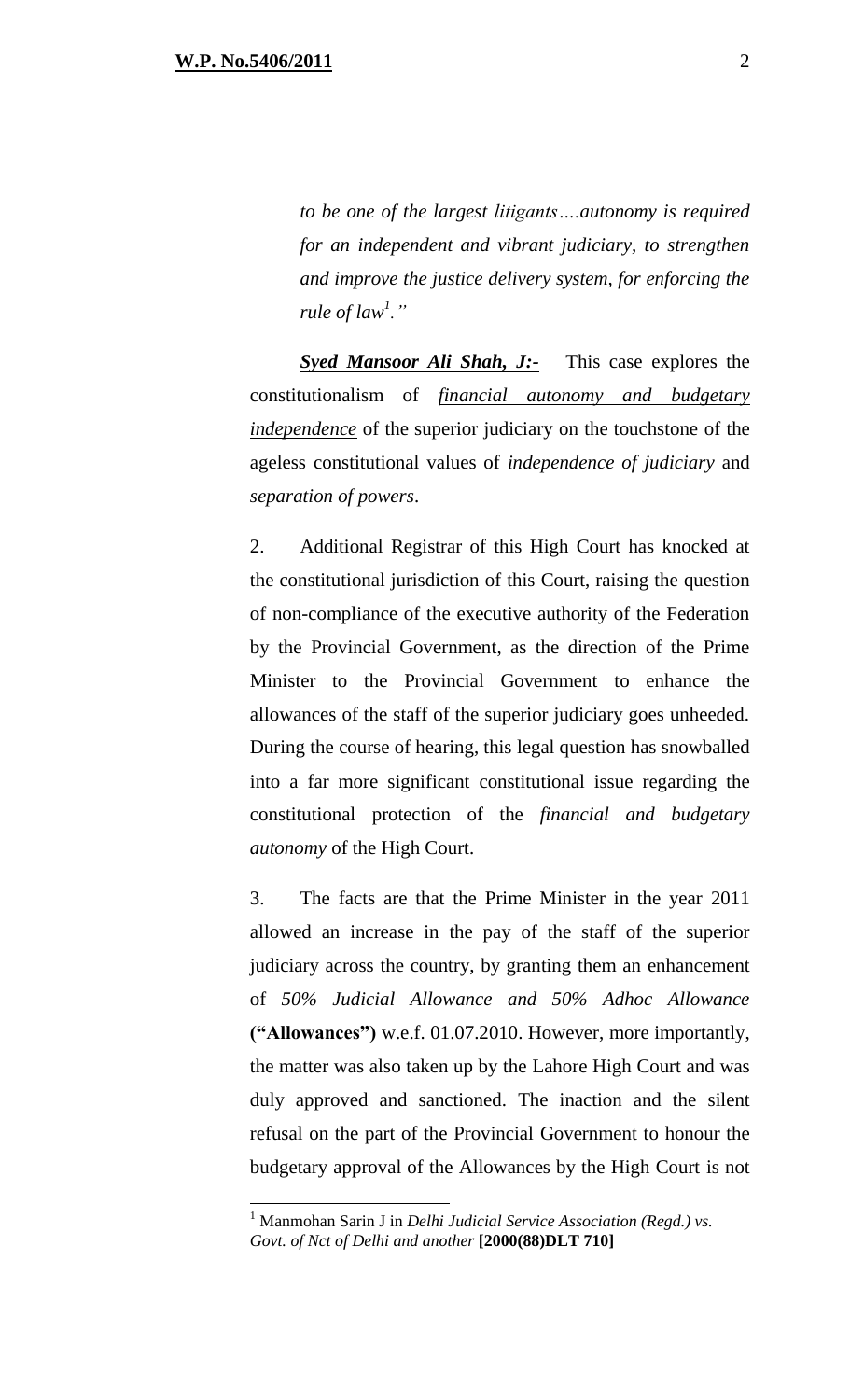only violative of the constitutional financial procedures provided under Articles 121 and 122 of the Constitution of the Islamic Republic of Pakistan, 1973 **("Constitution")** but also corrodes the *financial autonomy* and as a result the *independence of the judiciary* which forms the bedrock of our constitutionalism.

4. Learned counsel for the petitioner goes on to submit that under Article 208 of the Constitution, read with Rule 17 of Chapter 10, Part "C" of the High Court Rules and Orders (Vol-V), it is the High Court that determines the remuneration of the staff of the High Court and the only constitutional role of the Provincial Government is to include this amount in the *charged expenditure* of the Annual Budget Statement and place the same before the Provincial Assembly, where it may be discussed but cannot be put to vote.

5. He also submitted that the officers and servants of the Judicial Branch of the State, in particular, the High Court, belong to a separate judicial administrative cadre as envisaged under Article 208 of the Constitution, and are distinct from a civil servant and other employees of the other two branches of the State. This is also so because of the distinct job description, scope of work, working hours and professional responsibilities and cannot be considered at par with the civil servants working in the executive branch of the Province.

6. Learned Advocate General, Punjab submits that the Prime Minister's directive to grant Allowances to the staff of the Lahore High Court is not binding on the Provincial Government. He submitted that under Rule 17 of the High Court Rules and Orders any increase in administrative expenses including increase in remuneration to the officers and servants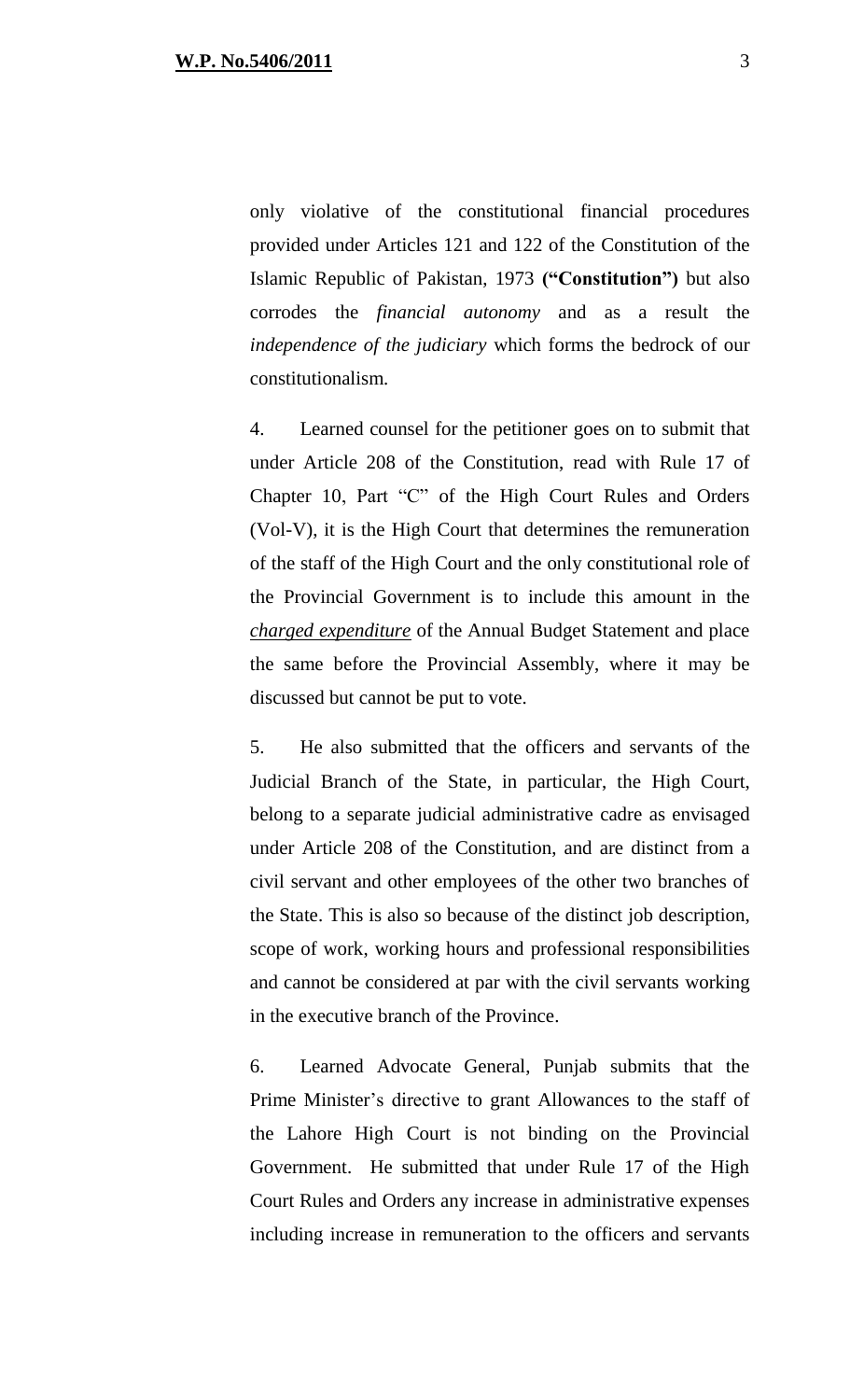of the High Court is subject to the approval of the Governor. He referred to an earlier decision of the Governor, communicated to the Registrar of this Court vide letter dated 15.07.2010 issued by the Finance Department, wherein 50% Adhoc Allowance-2010 was announced by the Governor, but was not extended to certain departments and institutions including the judiciary who had already been allowed a similar allowance. He went on to submit that matters pertaining to allocation of finance are policy matters and fall within the domain of the executive, therefore, increase in the administrative expenses of the High Court including remuneration of the officers and servants of the High Court is subject to the approval of the Governor. He, without any supporting evidence, submits that special judicial allowance has already been given to the staff of the Lahore High Court in the past and, therefore, the salaries of the staff of the Lahore High Court are far better than the salaries drawn by staff of the other High Courts.

7. He submitted that, during the course of hearing of this case, Provincial Government has voluntarily agreed to grant 50% Judicial Allowance to the staff of Lahore High Court w.e.f. 01.07.2014 vide Notification dated 04.09.2014 and adds that the Governor has extended this relief under Article 208 of the Constitution.

8. Mr. Waqqas Ahmad Mir, Advocate/learned amicus curiae, submitted that the directions issued in letters dated 26.01.2011 and 01.02.2011 by the Ministry of Law, Justice and Parliamentary Affairs Division, Government of Pakistan are in exercise of the executive authority of the Federation and cannot be turned down by the Provincial Government. He submits that the requisition put up by the Lahore High Court for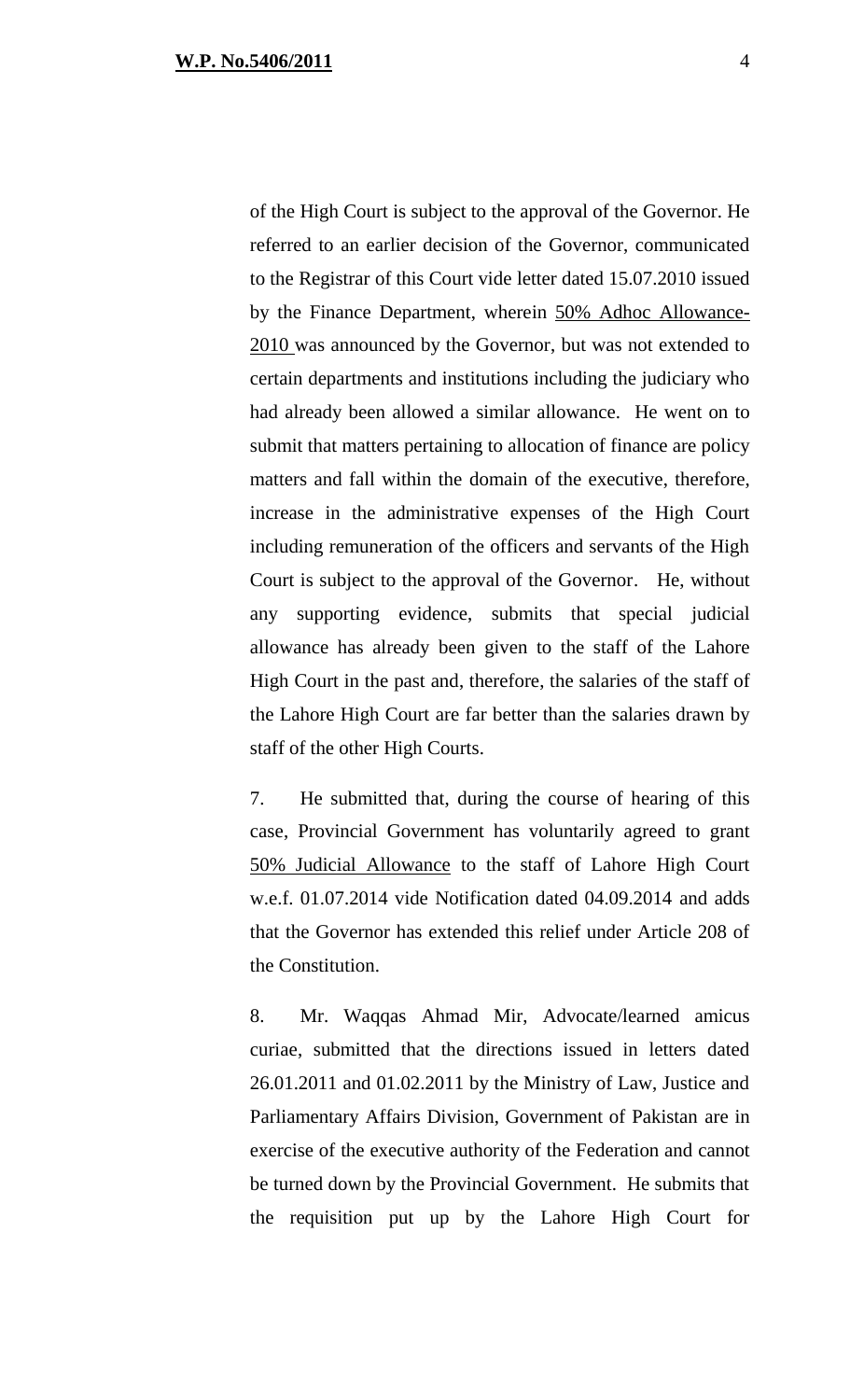enhancement of 50% Judicial Allowance and 50% Adhoc Allowance vide letter dated 20.05.2013 to the Provincial Government has received no response and Government is sitting on it since then. He submits that under Article 208 of the Constitution, the High Court Rules have to be approved once by the Governor and thereafter the exercise of power under the said rules by the Chief Justice of this Court is not subject to repeated approvals of the Governor. Any such interpretation would mar the administrative independence vested in the judiciary under Article 208 of the Constitution.

#### **Opinion of the Court**

#### *Facts:*

9. The Finance Minister, Government of Pakistan made the following recommendation on 19.12.2010:-

> "The superior judiciary and its staff may be provided a general increase in Pay and Judicial Allowance at the uniform rate of 50% as made applicable to government servants in the Budget."

Thereafter, the Ministry of Law, Justice and Parliamentary Affairs, Government of Pakistan put up a summary before the Prime Minister on 20.12.2010 titled "*Increase in the pay and judicial allowance of the Judges and staff of the superior judiciary*." The relevant extracts of the summary are as follows:-

> "While reviewing the impact of the salary increase in the budget and to firm up the forecasts of pay and allowances for the full financial year (2010-11), it was noticed that the salary increases had not been applied to the Superior Judiciary.

> 2. An adhoc relief @ 50% and 100% of basic pay was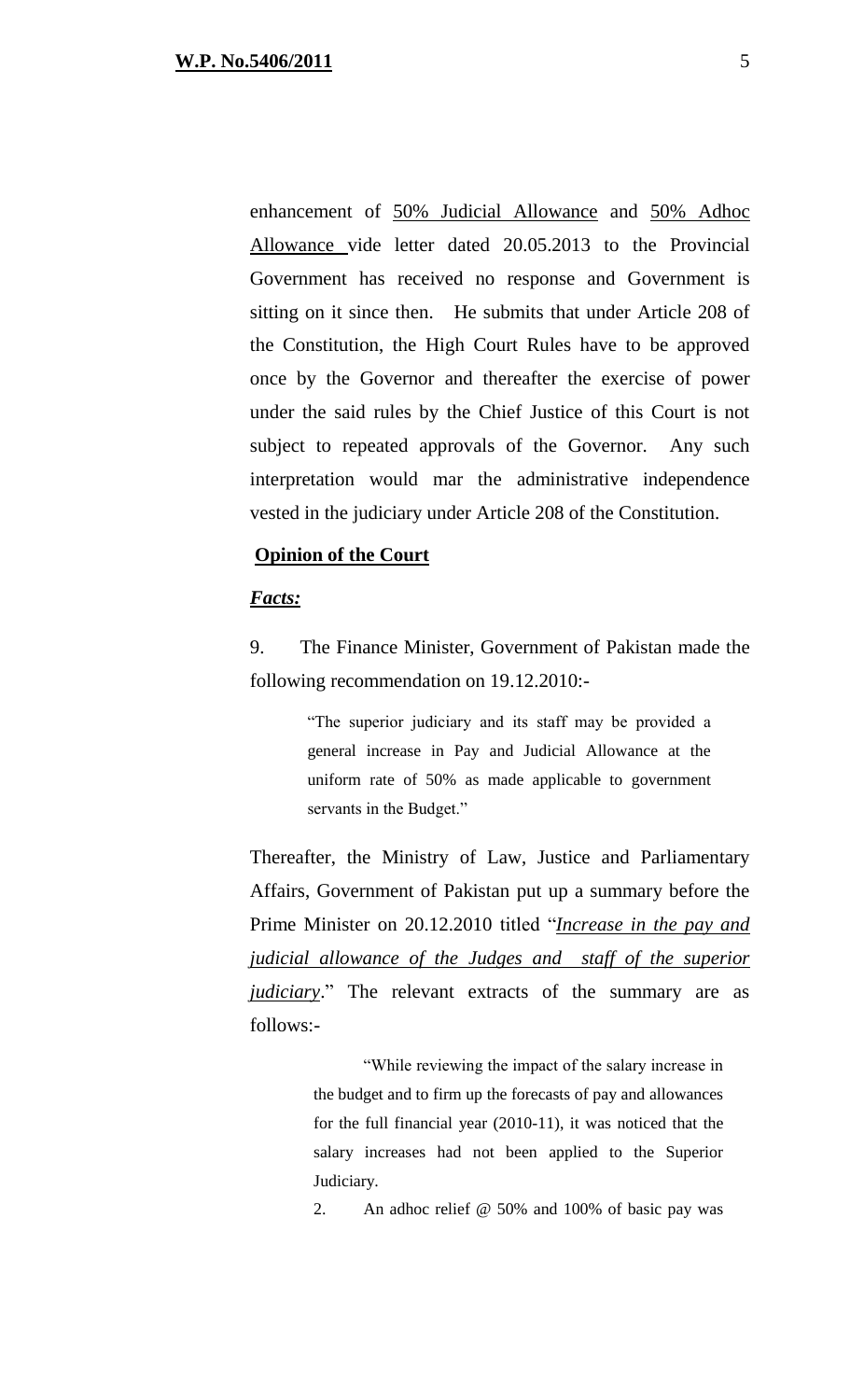given to all civil servants and the members of Armed Forces respectively by the government w.e.f. Ist July, 2010. However, no relief has been allowed to the Judges and staff of the superior judiciary so far due to the reasons that they do not fall under the definition of civil servants.

3. Ministry of Finance has agreed that the superior judiciary and its staff may be provided a general increase in pay and Judicial Allowance at the uniform rate of 50% as made applicable to government servants in the budget 2010-11 (Annex-I).

4. ………… 5. ………… 6. …………

7. The Prime Minister is requested to approve 50% increase at the uniform rate of the basic pay and Judicial Allowance to the staff of the Superior Judiciary w.e.f. Ist July, 2010.

8. …………..

9. This summary has the approval of the Minister for Law, Justice & Parliamentary Affairs."

The same was approved and letter dated 26.01.2011 was issued to all the respective Registrars of the superior judiciary by the Law, Justice and Parliamentary Affairs Division, Government of Pakistan. The letter stated:

"I am directed to say that the Prime Minster has been pleased to approve 50% increase at the uniform rate of the basic pay and Judicial Allowance to the staff of the Superior Judiciary with effect from  $1<sup>st</sup>$  July, 2010."

A similar letter dated 01.02.2011 was issued to all the Secretaries of the Finance Departments of the respective Provincial Governments.

10. Initially, Lahore High Court wrote to the Accountant General, Punjab for implementing the decision of the Prime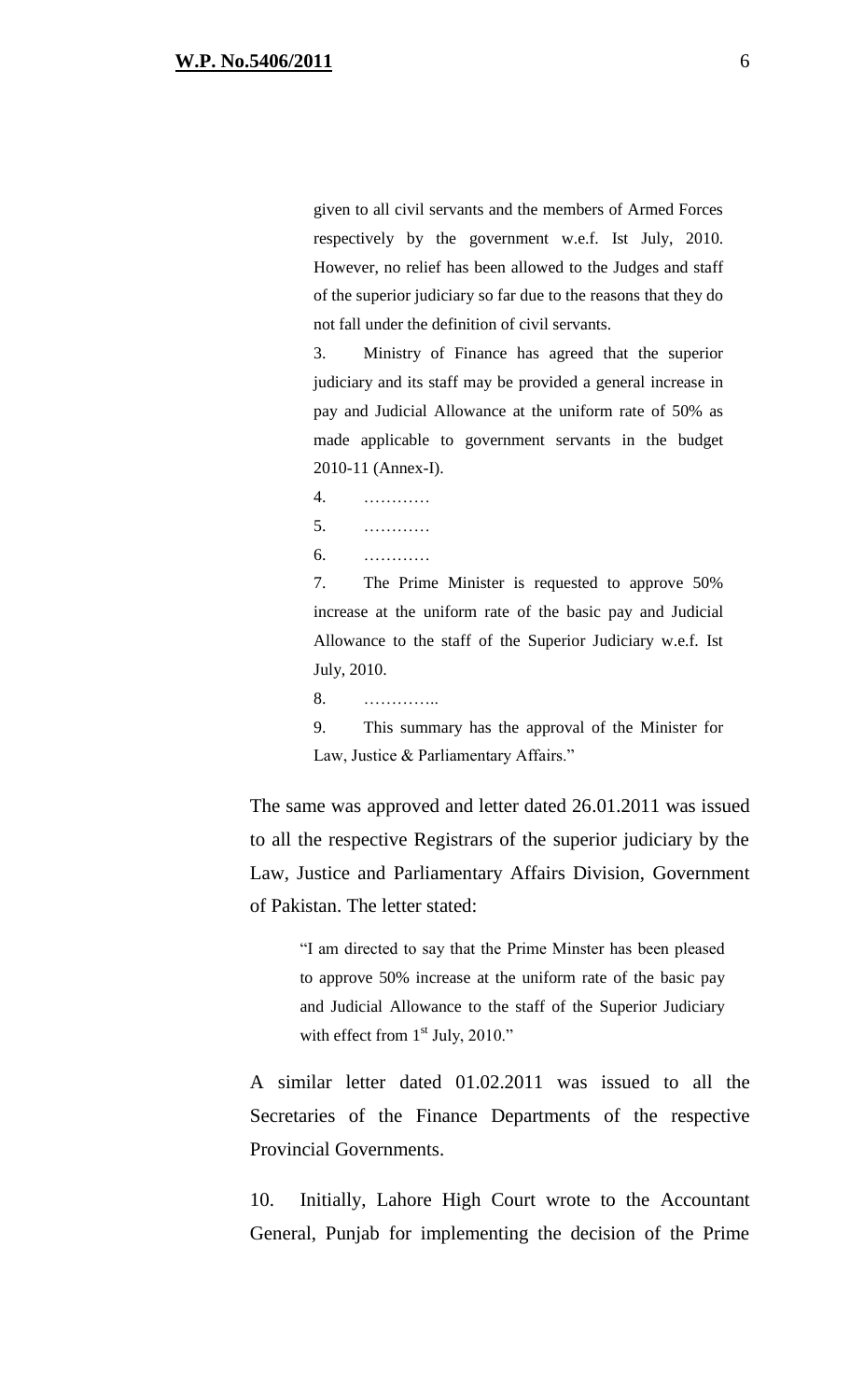Minister vide letters dated 02.02.2011 and 03.02.2011. Thereafter, the matter was put up before the Administration Committee of this Court, to examine the merits of the said Allowances, in its meeting held on 18.02.2012. The Administration Committee of this Court proposed that a Sub-Committee may examine the matter. The Sub-Committee deliberated upon the issue and recommended that the Allowances be paid to the staff of the High Court w.e.f. 01.07.2010 in its meeting held on 02.02.2013. Thereafter, the matter was put up before the Administration Committee, which approved the recommendations of the Sub-Committee on 15.05.2013. The Registrar of this Court on 20.05.2013 placed the decision of the High Court before the Governor. Since then there has been no response in this regard.

11. It is an admitted fact that after the grant of Allowances to the staff of the superior judiciary, they are since being paid to the staff of the superior judiciary, across the country, including the august Supreme Court of Pakistan, Federal Shariat Court, as well as, all the other High Courts of Pakistan except the Lahore High Court. In some cases the Provincial Government simply implemented the decision of the Prime Minister, and in other, independent and separate decision of the respective judiciaries was implemented.

12. The question before this Court is whether administrative expenses of the High Court, which under the Constitution is an *expenditure charged* on the Provincial Consolidated Fund under Articles 121 and 122 of the Constitution, once approved and claimed by the High Court, can be ignored or turned down by the Provincial Government or the Provincial Legislature?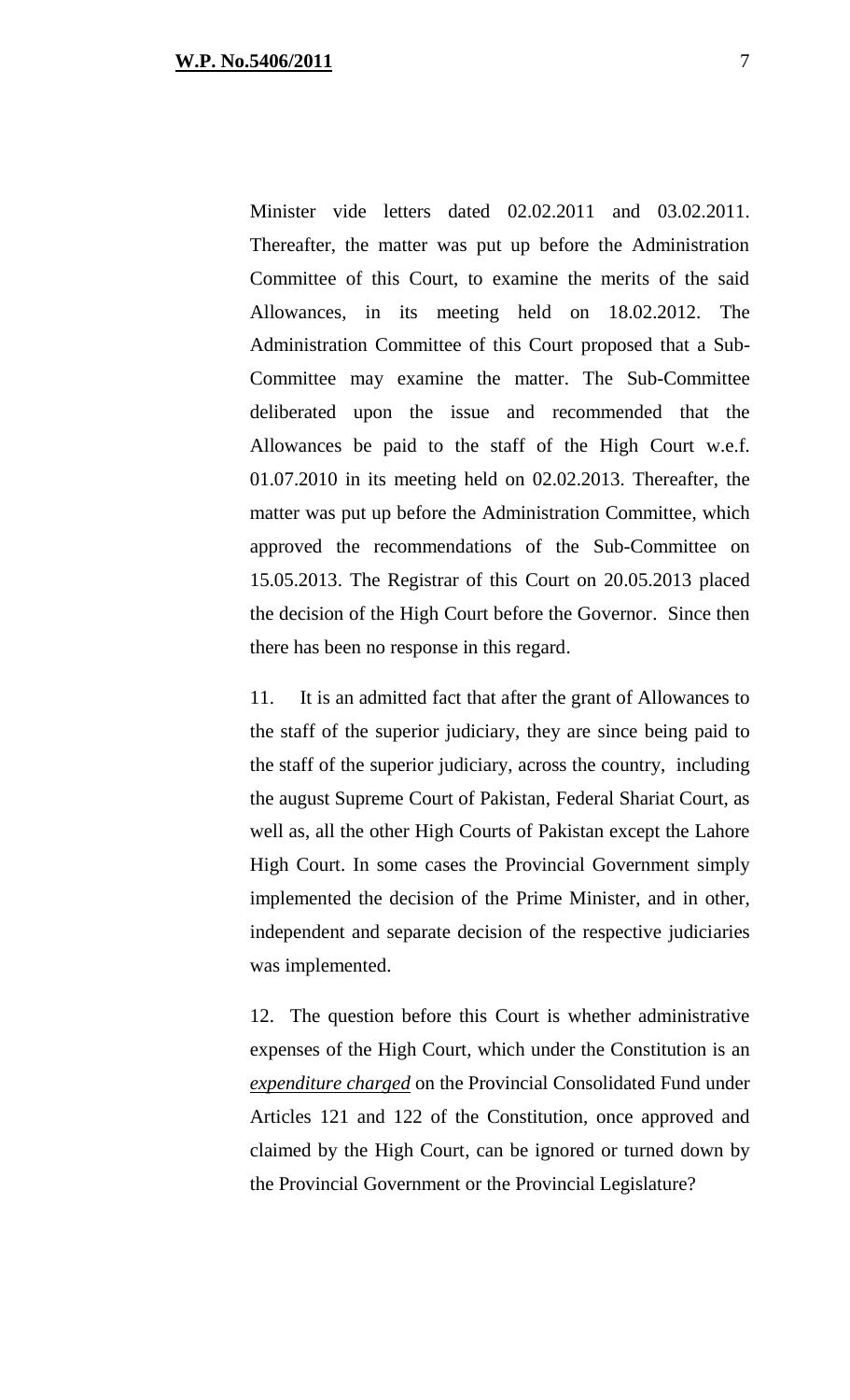13. Judicial independence is composed of at least five aspects: (1) Non-political appointments to a court; (2) guaranteed tenure and salary; (3) executive and legislative interference with court proceedings or office holders; (4) budgetary autonomy;  $(5)$  administrative autonomy.<sup>2</sup> Constitutionalism of *financial autonomy* of the judiciary finds its roots in the preambular constitutional values which state that "the principles of democracy…shall be fully observed" and that "independence of judiciary shall be fully secured." These values are echoed more substantively in the Objectives Resolution when read with Article 2A of the Constitution. Article 175 reaffirms independence of judiciary on the basis of separation of powers. Article 208 provides administrative independence and insularity to the judicial branch by empowering the judiciary to appoint its officers and servants on their own terms and conditions of employment. This constitutes separate cadre of judicial administrative staff, distinct from the staff and officers of the Executive or the Legislative Branches of the State. This thought has been echoed earlier in *Registrar, Supreme Court of Pakistan, Islamabad v. Qazi Wali Muhammad* (**1997 PLC (C.S.) 137),** *Government of the Punjab through Secretary, Finance Department, Lahore v. Mubarik Ali Khan and 8 others* **(PLD 1993 SC 375),** *Muhammad Yaqub Butt, Additional Registrar, Lahore High Court v. Government of the Punjab through Chief Secretary and another* **(PLD 1992 Lahore 527)** and *Messrs Nusrat Elahi and 41 others v. The Registrar, Lahore High Court, Lahore and 68 others* **(1991 MLD 2546)**.

<sup>2</sup> *The Culture of Judicial Independence*- Conceptual Foundations and Practical Challenges - Shimon Shetreet and Christopher Forsyth, P.480 (footnote #10).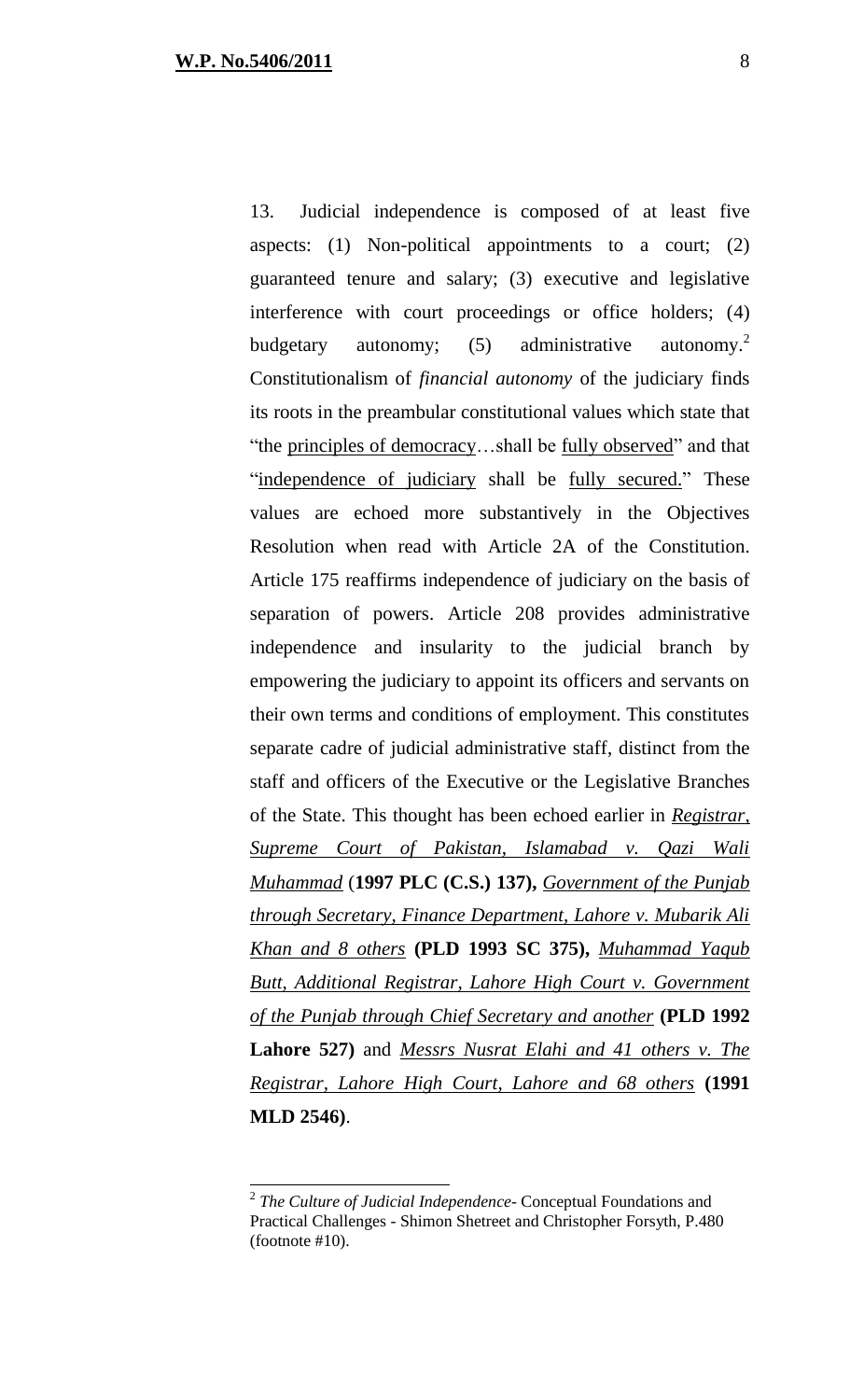14. Protection of financial independence of the judiciary is carved out by Articles 121 and 122 of the Constitution. Article 121 provides that the administrative expenses of the High Court shall be a *charged expenditure* on the Provincial Consolidated Fund, which may be discussed but shall not be submitted to vote of the Provincial Assembly. The High Court in determining its administrative expenses, including remuneration payable to its officers and servants, enjoys constitutional autonomy, which cannot be interfered with by the executive or the legislative branches of the State. The administrative expenses of the High Court form part of the *Charged Expenditure*, which for the purposes of the Province finds its explanation under Articles 121 and 122 of the Constitution. Provincial Charged Expenditure is an expenditure met from the Provincial Consolidated Fund, which may be discussed but not submitted to the vote of the Provincial Assembly.<sup>3</sup>

15. Our jurisprudential journey from *Sharaf Faridi<sup>4</sup>* down to *Sh. Riaz ul Haq<sup>5</sup>* including *Government of Balochistan through Additional Chief Secretary v. Azizullah Memon and 16 others* **(PLD 1993 SC 341)**, *Al-Jehad Trust through Raeesul Mujahideen Habib-ul-Wahabb-ul-Khairi and others v. Federation of Pakistan and others* **(PLD 1996 SC 324)**, *Amanullah Khan Yousufzai and others v. Federation of Pakistan through Law Secretary and others* **(PLD 2011 Kar** 

<sup>3</sup> Articles 121 and 122 of the Constitution. Also see *Accounting Policies and Procedures Manual*, Auditor General of Pakistan P.2.20.

<sup>&</sup>lt;sup>4</sup> Sharaf Faridi and 3 others v. The Federation of Islamic Republic of *Pakistan through Prime Minister of Pakistan and another* (**PLD 1989 Karachi 404)** and also *Government of Sindh through Chief Secretary to Government of Sindh, Karachi and others v. Sharaf Faridi and others* **(PLD 1994 SC 105)**.

<sup>5</sup> *Sh. Riaz-ul-Haq and another v. Federation of Pakistan through Ministry of Law and others* **(PLD 2013 SC 501)**.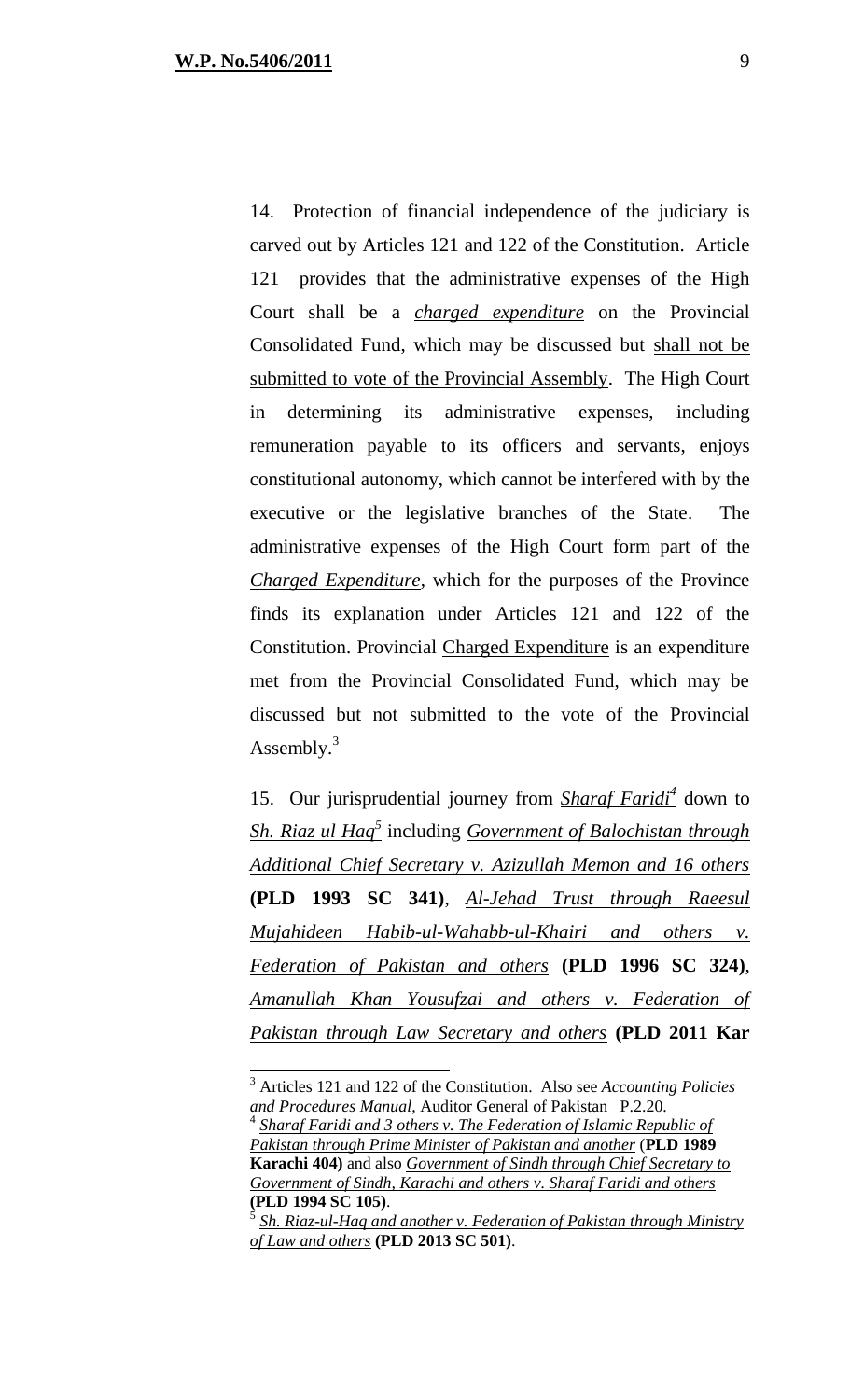**451)** and *Accountant-General, Sindh and others v. Ahmed Ali U. Qureshi and others* **(PLD 2008 SC 522)**, repeatedly underscores the integrality of judicial independence to rule of law and democracy. In *Government of Balochistan through Additional Chief Secretary v. Azizullah Memon and 16 others* **(PLD 1993 SC 341)**, Saleem Akhtar, J. speaking for the Court held:-

"This observation in effect finds support from Articles 81, 82, 121 and 122. The first two Articles relate to remuneration payable to the Judges of the Supreme Court and the administrative expenses including the remuneration payable to officers or servants of the Supreme Court. The expenditures are charged on the Federal Consolidated Fund which under Article 82 "may be discussed in, but shall not be submitted to the vote of, the National Assembly". The same provisions have been made in respect of High Court Judges and administrative expenses of the High Court. The financial requirements of the Supreme Court and the High Courts should be assessed by the Courts and after meaningful consultation with such Courts annual funds as per requirement be allocated and placed at the disposal of the Courts. All remunerations, expenses and disbursements relating to the judiciary should be made without any interference by any department which are usually technical in nature requiring compliance with certain rules and practice of other departments of the Government. In case of any objection, if approval of the Chief Justice concerned is given, it should stand waived and set aside." *(emphasis supplied)*

In *Government of Sindh through Chief Secretary to Government of Sindh, Karachi and others v. Sharaf Faridi and others* **(PLD 1994 SC 105)**, Nasim Hasan Shah, J. wrote: -

"In our opinion, financial independence of the judiciary can be secured if the funds allocated to the Supreme Court and High Courts (by the Parliament and the Provincial Assemblies in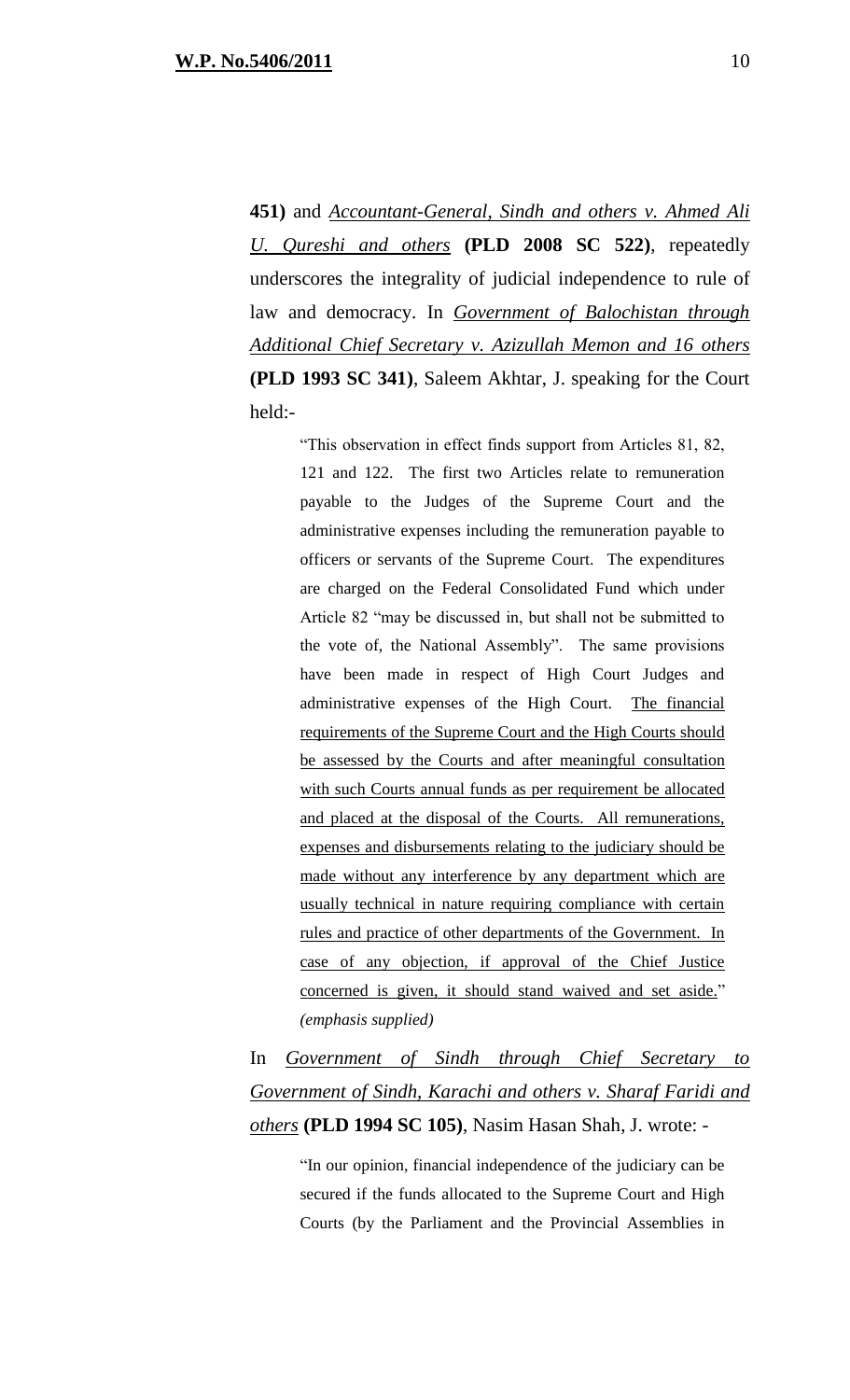their respective annual budgets) are allowed to be disbursed within the limits of the sanctioned budget by the respective Chief Justices of these Courts without any interference by the Executive (in practical terms without reference and seeking the approval of the Ministry of Finance/the Provincial Finance Department). Thus, the Chief Justice would be competent to make re-appropriation of the amounts from one head to another, create new posts, abolish old posts or change their nomenclature and to upgrade or downgrade etc. as per requirements of their respective Courts and this should be possible, as has been observed earlier, without being obliged to seek the approval of the Ministry of Finance or the Provincial Finance Departments as the case may be, provided of course the expenditure that is incurred by them falls within the limits of the budget allocation for their Courts. To ensure financial discipline, an Accounts Officer of the Accountant-General may sit in all Courts for pre-audit and issue of cheques. In this way, the control of the executive over the judiciary in this important sphere will be eliminated and the judiciary enabled to function independently."

In *Abdul Rasheed and others v. Province of Sindh and others* **(2011 PLC (C.S.) 926)**, Shahid Anwar Bajwa, J. speaking for the court held:-

> "16. Therefore, in our view once approval has been granted by the Administrative Committee of the High Court the Provincial Executive could at best approach the High Court and point out the financial constraint and thereafter leave the matter for the High Court to decide. However, once High Court had decided Finance Department has no option, if amount provided in the budgetary provision is not adequate to meet such requirement to convey such budgetary position to the High Court and to ensure that in the next budget proposals are made to the Provincial Assembly and appropriate provision is made in this regard. If Provincial Assembly does not approve such budget any provision it would of course be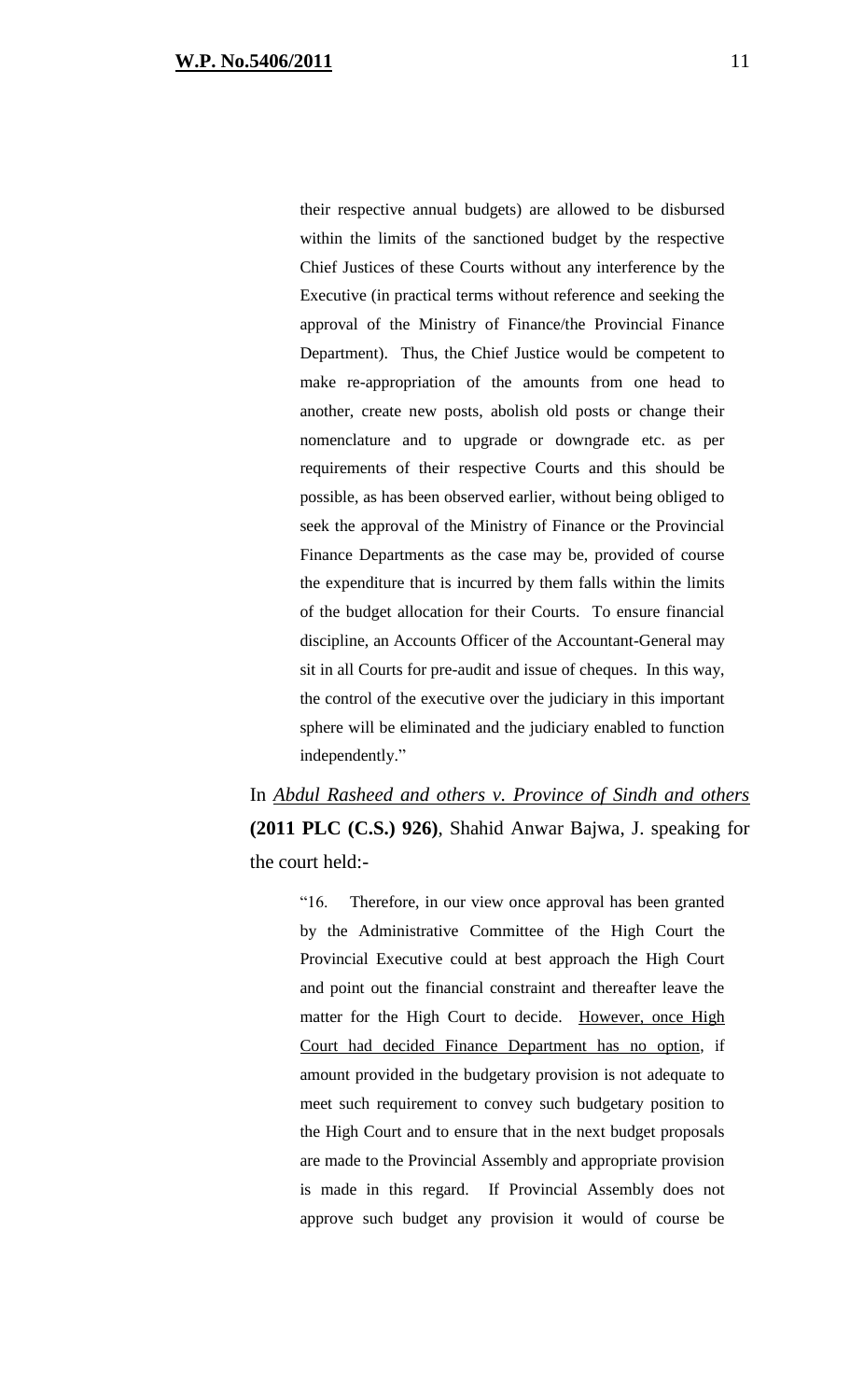another matter. We have not reached that bridge and therefore we leave this aspect of question for consideration in an appropriate case." *(emphasis supplied)*

The constitutional significance of financial autonomy, especially in the context of administrative expenses of the superior judiciary, has not been fully actualized. Therefore, the concept of financial autonomy of the judiciary needs further unpacking.

16. "For courts to resolve disputes without bias there needs to be judicial independence: the judiciary must be both independent and impartial. Both conditions are necessary in order to avoid the opposing risks of infirmity and tyranny. The risk of infirmity exists when the judiciary is dependent on other branches of government or on public opinion. The risk of tyranny is associated with a biased judiciary and a lack of judicial accountability."<sup>6</sup> Professor Barak has argued that "substantive aspect of democracy" is characterized by values such as 'separation of powers, the rule of law, judicial independence, human rights,…" Separation of powers and judicial independence, being two sides of the same coin, are foundational to the constitutional construct of democracy. "Judicial Independence is a central component of any democracy<sup>7</sup><sup>2</sup> and is composed of two foundations and only the combination of the two guarantee the independence of the judiciary. "These two foundations are the independence of the individual judge and the independence of the judicial branch….

<sup>&</sup>lt;sup>6</sup> The Mt.Scopus International Standards of judicial independence: The innovative concepts and the formulation of a consensus in a legal culture of diversity by Shimon Shetreet. *The Culture of Judicial Independence*-Conceptual Foundations and Practical Challenges, P.475.

*<sup>7</sup> Judicial Independence: The Contemporary Debate* (Shimon Shetreet and Jules Deschenes eds.1985. (See P.76 Aharon Barak – *The Judge in a Democracy*)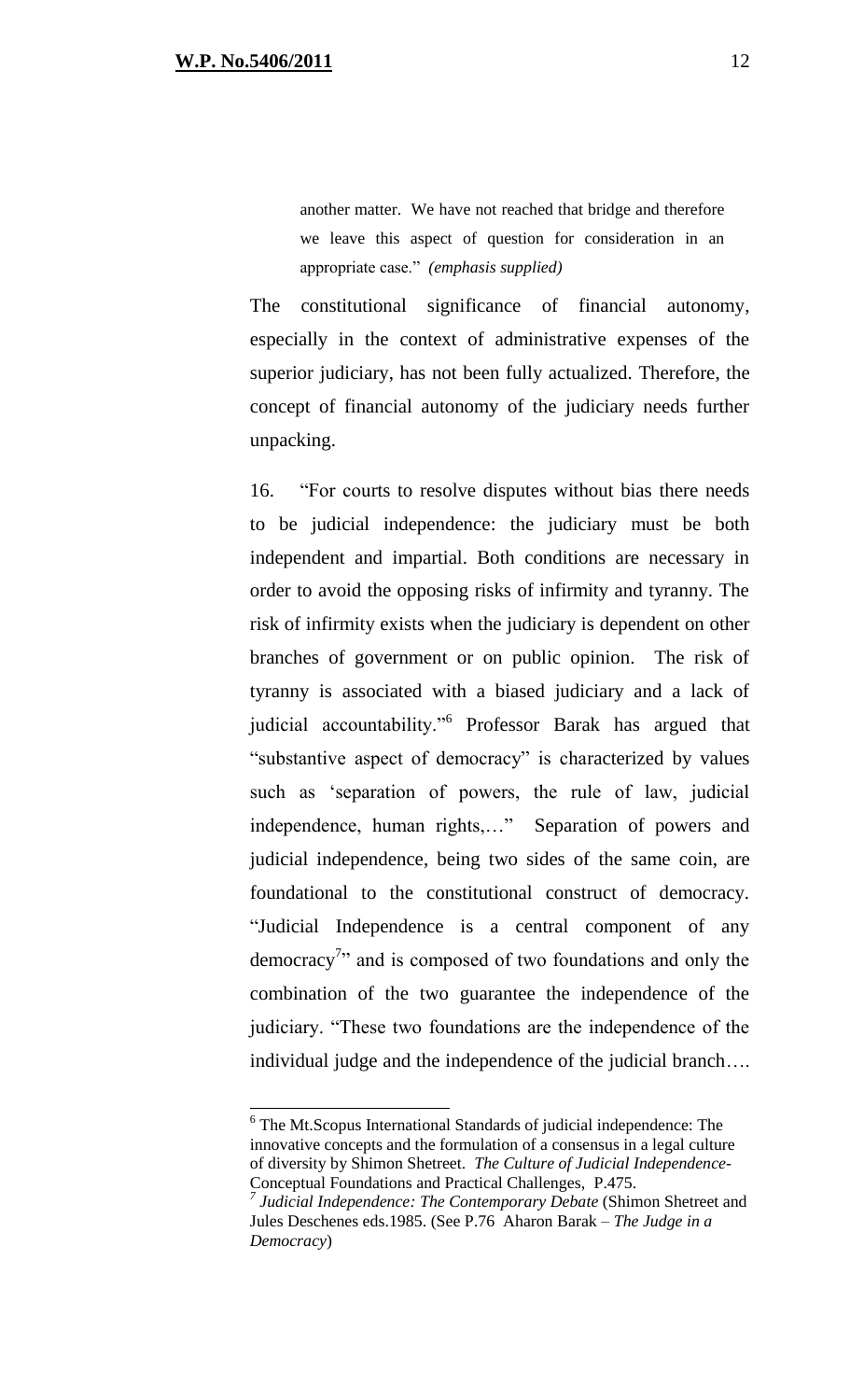Institutional independence is designed to build a protective wall around the judicial branch that prevents the legislative and executive branches from influencing the way judges realize their roles as protectors of the constitution and its values. The judicial branch must therefore be run, on the organizational level, in an independent manner. It should not be part of the executive branch and should not be subject to the administrative decisions of the executive branch.<sup>8</sup>"

17. While judicial independence means that a judge must decide individual cases free from any extraneous influence, it also requires that the judicial branch exercises control and influence over the administrative penumbra immediately surrounding the judicial process. Pivotal to the independence of the judicial branch is its financial autonomy, not in the sense of constitutionally protected salary structure but also the financial autonomy to budget for the administrative costs for effectively running and managing the judicial branch. The high watermark of this principle is elaborated by Sir Francis Purchas in his Article 'What is happening to Judicial Independence<sup>9</sup>': "Constitutional independence will not be achieved if the funding of the administration of justice remains subject to the influences of the political market place. Subject to the ultimate supervision of Parliament, the Judiciary should be allowed to advise what is and what is not necessary expense to ensure that adequate justice is available to the citizen and to protect him from unwarranted intrusion into his liberty by the executive.<sup>10</sup>"

18. "Culture of judicial independence must ensure institutional and administrative functioning of the judiciary as

 $\overline{a}$ 

<sup>8</sup> Aharon Barak – *The Judge in a Democracy*) Pp.77 and 80

<sup>&</sup>lt;sup>9</sup> New Law Journal 30.09.1994 at 1306 and 1308.

<sup>10</sup> Also see: *The Business of Judging* – Tom Bingham, P.57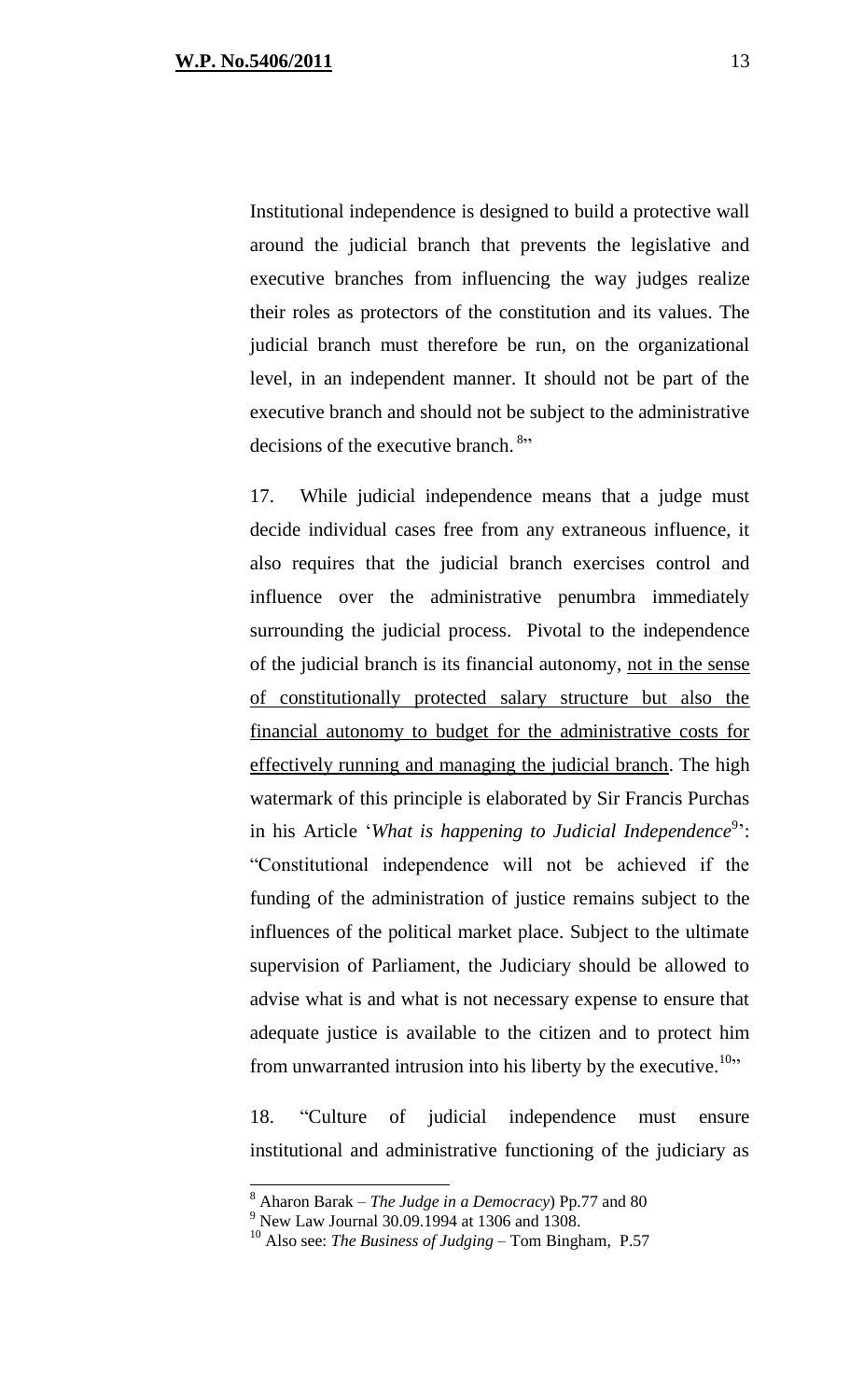an institution, as well as, the substantive and administrative functioning of the individual judge. Independence of judiciary, in effect means self-judicial governance, which in turn means control of the judiciary over the judicial system. This control includes budgeting, financial managing, managing human resources and managing of a large system. It also includes the professional management, such as managing case assignment, engaging in rulemaking of the procedures of the courts and enforcing these procedural rules. Likewise, judicial selfgovernance includes the development and the enforcement of judicial ethics and a code of conduct. In order for the Judiciary to engage in self-governance, it should have a wide diversity of abilities. Administrative abilities are required for managing the system of justice. Self- governance also requires the judiciary to act in coordination with the other branches of government. In addition to these abilities, self-judicial governance requires a Judiciary which has financial qualifications. Another area of responsibility in the administration of courts is the security and safety."<sup>11</sup>

19. Our Constitution promotes and encourages the culture of judicial independence. Articles 121, 122, 175 and 208 of the Constitution provide the construct for *self-judicial governance* which rests on foundational pillars like; separation of powers, administrative independence and financial autonomy. Article 208 of the Constitution provides that the "High Court, with the approval of the Governor concerned, may make rules providing for the appointment by the Court of the officers and servants of the Court and for their terms and conditions of employment." The Rules that regulate the appointments and conditions of

 $11$  The Culture of Judicial Independence – conceptual foundations and practical approaches – Shimon Shetreet & Christopher Forsyth, Pp.20-21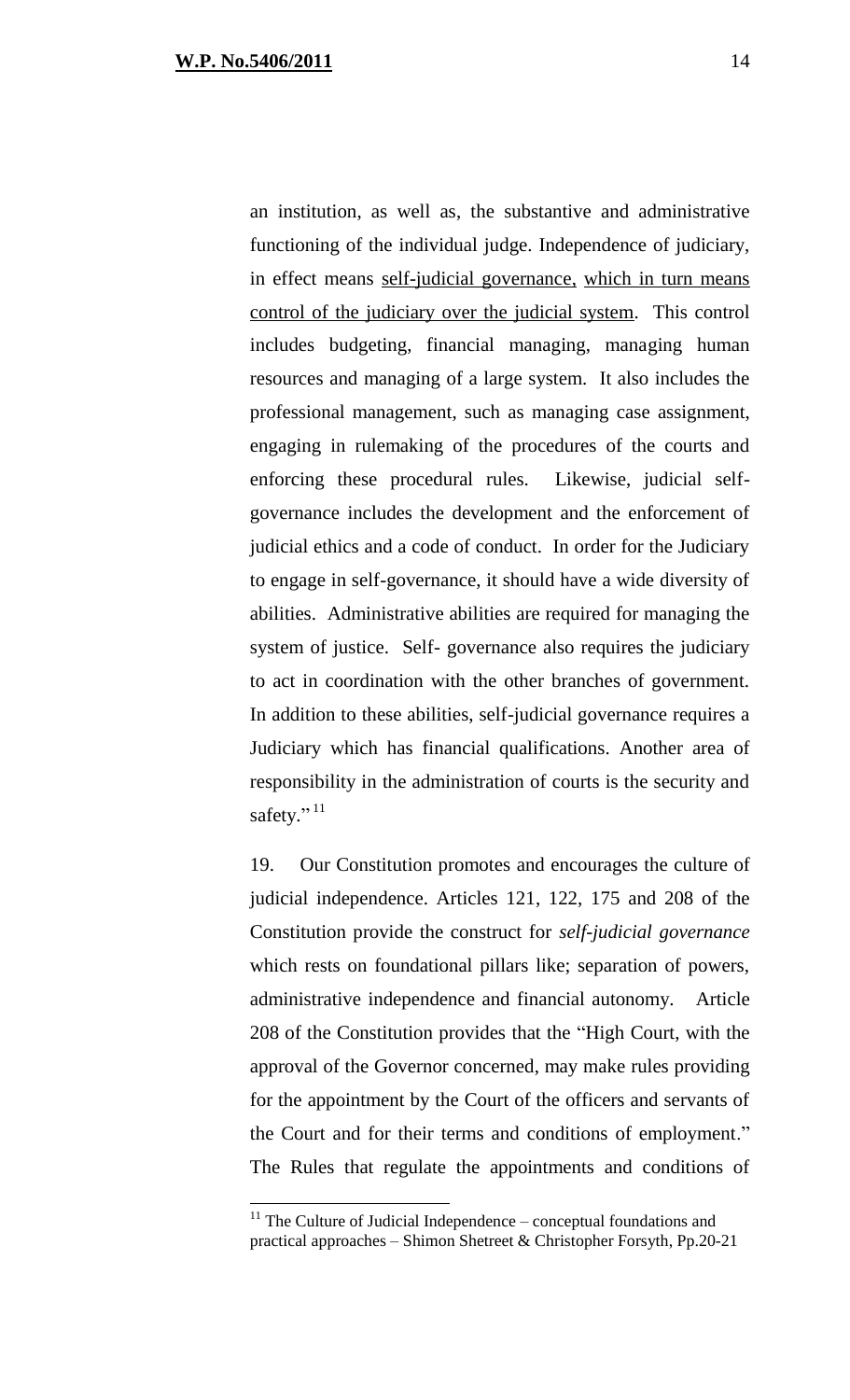service of the establishment<sup>12</sup> have been provided under Chapter-10, Part "C" of the High Court Rules and Orders (Volume-V). Rule 17 of these Rules provides that members of the High Court Establishment i.e., its officers and servants, shall be entitled to pay (including special pay) and allowances as fixed by the Chief Justice, from time to time, provided the Rules are approved by the Governor as mandated by the Constitution under Article 208. The only constitutional requirement is that the Governor must approve the said rules, which is a one-off act. In line with this constitutional dictate, Rule 17 of the High Court Rules and Orders also requires that the Rules must be approved by the Governor in the following manner:-

#### Conditions of Service

Rule 17. Members of the High Court Establishment shall be entitled to pay (including special pay) and allowances as fixed by the Chief Justice, from time to time with the approval of the Governor to these rules.

The said Rule does not mean that the decision of the Hon'ble Chief Justice fixing the pay and allowances of the members of the High Court Establishment will be subjected to the approval of the Governor. The approval of the Governor is to the promulgation of the Rules (which is a one-off act) and not to the decisions of the Chief Justice issued from time to time under the said Rules. Any interpretation subjecting the decision of the Chief Justice to the approval of the Governor would be constitutionally impermissible and would shake the foundational assumption of judicial independence, on which rests the democratic architecture of our Constitution. Reliance

 $12$  Framed under Paragraph 6 of Part-II of the Third Schedule to the Constitution of the Islamic Republic of Pakistan, 1956 read with Article 177.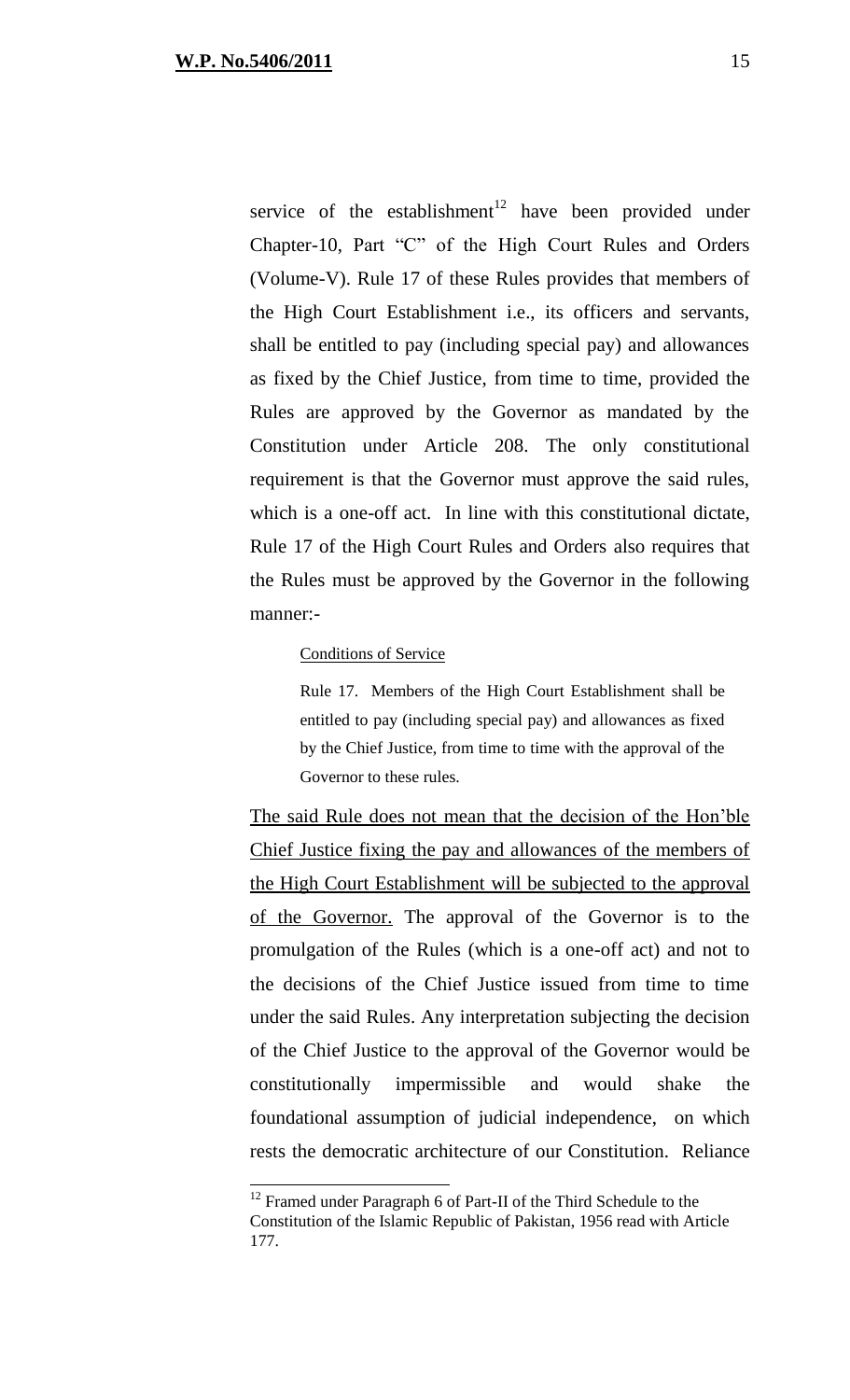is also placed on *Muhammad Yaqub Butt, Additional Registrar, Lahore High Court v. Government of the Punjab through Chief Secretary and another* **(PLD 1992 Lahore 527)**.

20. It is also pointed out for completeness and clarification that Rule 22 of the same Chapter of the High Court Rules and Orders is simply for the efficient administrative governance of the High Court. This Rule adopts the principles provided under the Civil Service Rules (Punjab) regarding salaries, allowances, leave and pension and in no manner converts or changes the status of the officers and servants of the High Court into that of civil servants or in any manner subordinates the authority of the High Court in these matters to that of the Executive Branch.

21. In the present case, without prejudice to the grant of Allowances by the Prime Minister, the Lahore High Court, independently, approved and sanctioned the increase of *50% Judicial Allowance* and *50% Adhoc Allowance* to the officers and servants of the High Court. The said Allowances have been duly approved and sanctioned by the Lahore High Court through its Administration Committee. Article 121(b), *inter alia*, provides that the administrative expenses of the High Court including the remuneration payable to its officers and servants shall be *expenditure charged* upon the Provincial Consolidated Fund. Article 122(1) provides that so much of the Annual Budget Statement as relates to the *expenditure charged* upon the Provincial Consolidated Fund may be discussed in, but shall not be submitted to the vote, of the Provincial Assembly. While the *other expenditure* of the judiciary in the form of demand for grants shall be made on the recommendations of the Provincial Government and subject to assent by the Provincial Assembly.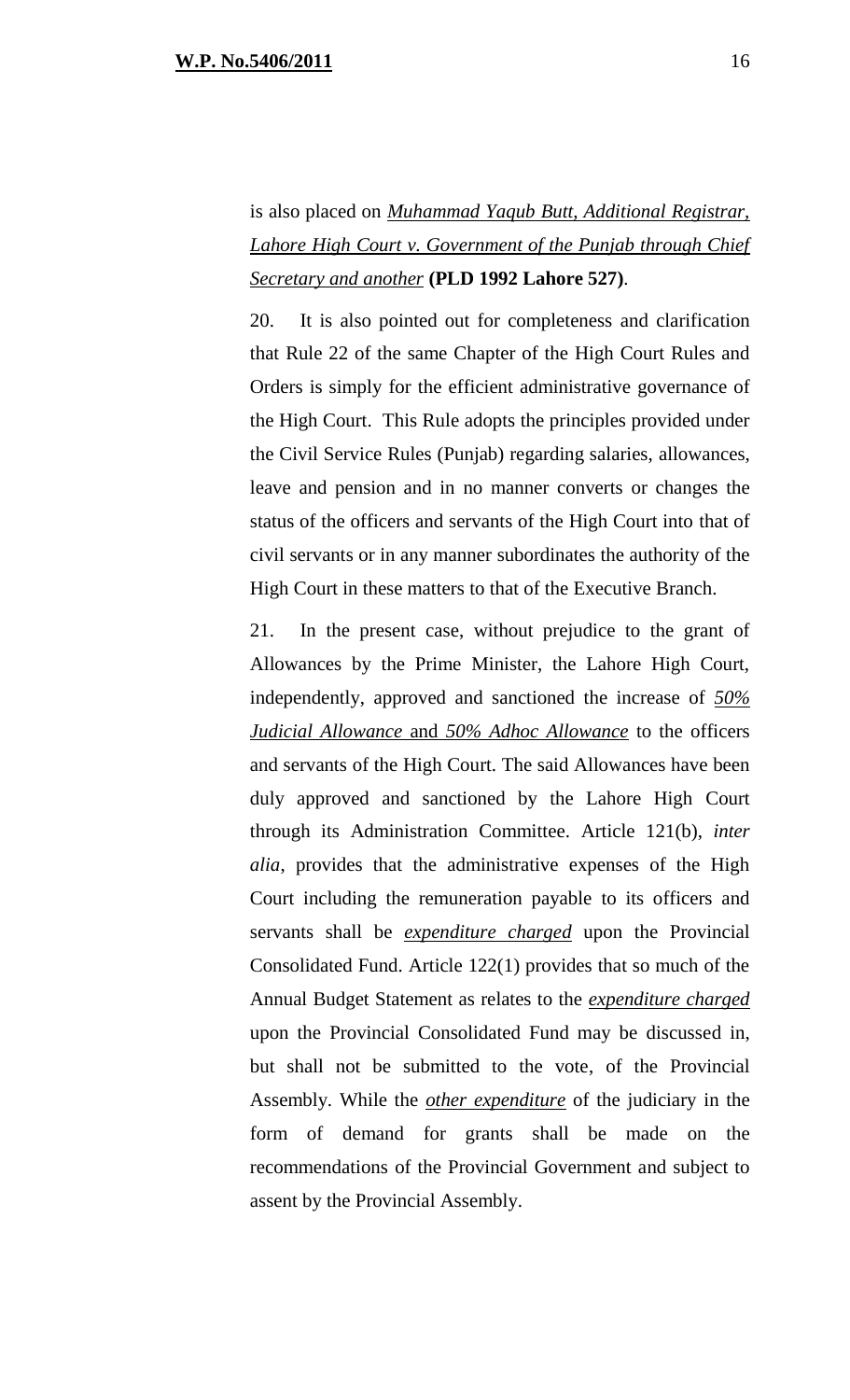22. Other constitutional bodies whose remuneration is also an *expenditure charged* upon the Provincial Consolidated Fund are the Governor (including other expenditure relating to his office), Judges of the High Court, Speaker and Deputy Speaker of the Provincial Assembly, and the administrative expenses of the Secretariat of the Provincial Assembly.

23. Article 121(b) extends budgetary and financial control to the High Court so that the institution can draw up its own administrative expenses (including remuneration of its officers and servants). This expenditure falls under the head *expenditure charged* upon the Provincial Consolidated Fund, which can be discussed but is not submitted to vote by the Provincial Assembly. Therefore, administrative expenses of the High Court do not require the assent of the Provincial Assembly. The expenditure proposed by the High Court cannot, therefore, be turned down, reduced or altered by the executive or the legislature. There is no provision under the Constitution that authorizes the Provincial Executive to delay, reconsider, negotiate, alter or reduce the administrative expenses of the High Court which pass as *charged expenditure*. Therefore, once the High Court budgets its administrative expenses including the remuneration (inclusive of any increase for a particular year), the same is to be simply provided in the Annual Budget Statement by the Provincial Government and placed before the Provincial Assembly for discussion and information.

24. Financial and budgetary management of the High Court in terms of its administrative expenses if left to the Executive or the Legislature, would generate a public perception of dependence of the judiciary on the other two branches of the State. This would weaken public confidence reposed in the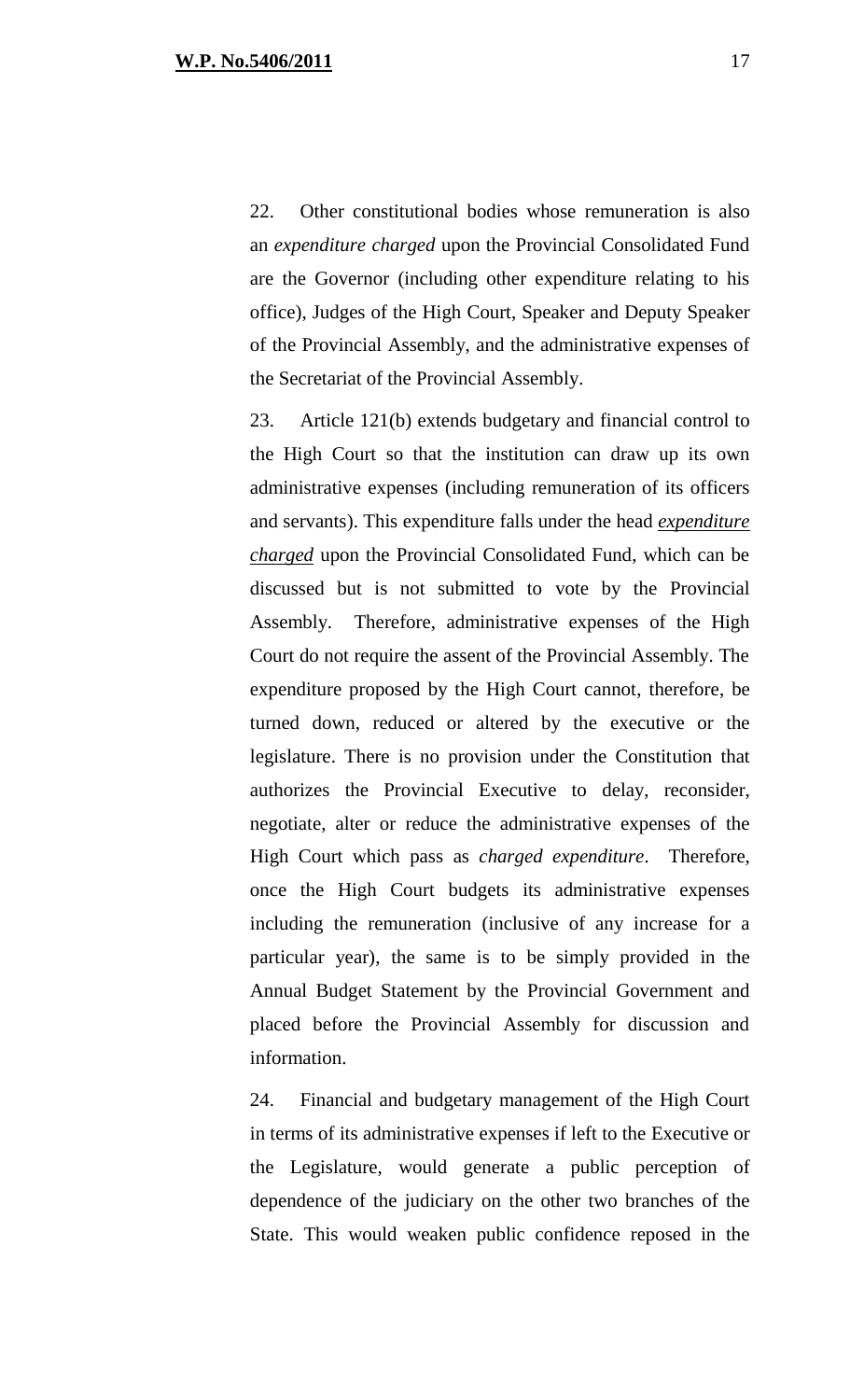judicial system and cripple the embodiment of democracy under our Constitution.

25. Higher the responsibility, higher is the need for transparency and accountability. The constitution proceeds on an assumption that the judiciary while determining its administrative expenses will act with the institutional maturity and sagacity it possesses. Financial independence of the judiciary must rest on a professionally structured budgetary system within the judiciary. It requires meticulous fiscal and budgetary controls with a consultative and deliberative methodology for budget preparation. Consultation with the key stakeholders before finalizing the administrative expenses of the High Court is an unwritten constitutional assumption. Articles 121 and 122 require that the High Court while exercising its budgetary discretion will proceed with fiscal prudence and circumspection. Financial autonomy and budgetary independence in the hands of the High Court has to be nurtured with highest sense of responsibility, levelheadedness, judiciousness, transparency and financial foresight. The budgetary process of the High Court must be a collaborative exercise, where comments, suggestions and inputs are solicited from the provincial government, financial experts and other relevant institutions, in order to examine, appreciate and gauge the fiscal and economic conditions and realities of the Province before finalizing the *charged expenditure*. This is in line with the democratic spirit of co-operation, coordination, responsibility and accountability. Working relationship between different organs of the State is a path that enriches and strengthens democracy. Mr. Tanvir Ali Agha, former Auditor General of Pakistan, acting as an amicus curiae supported the above view.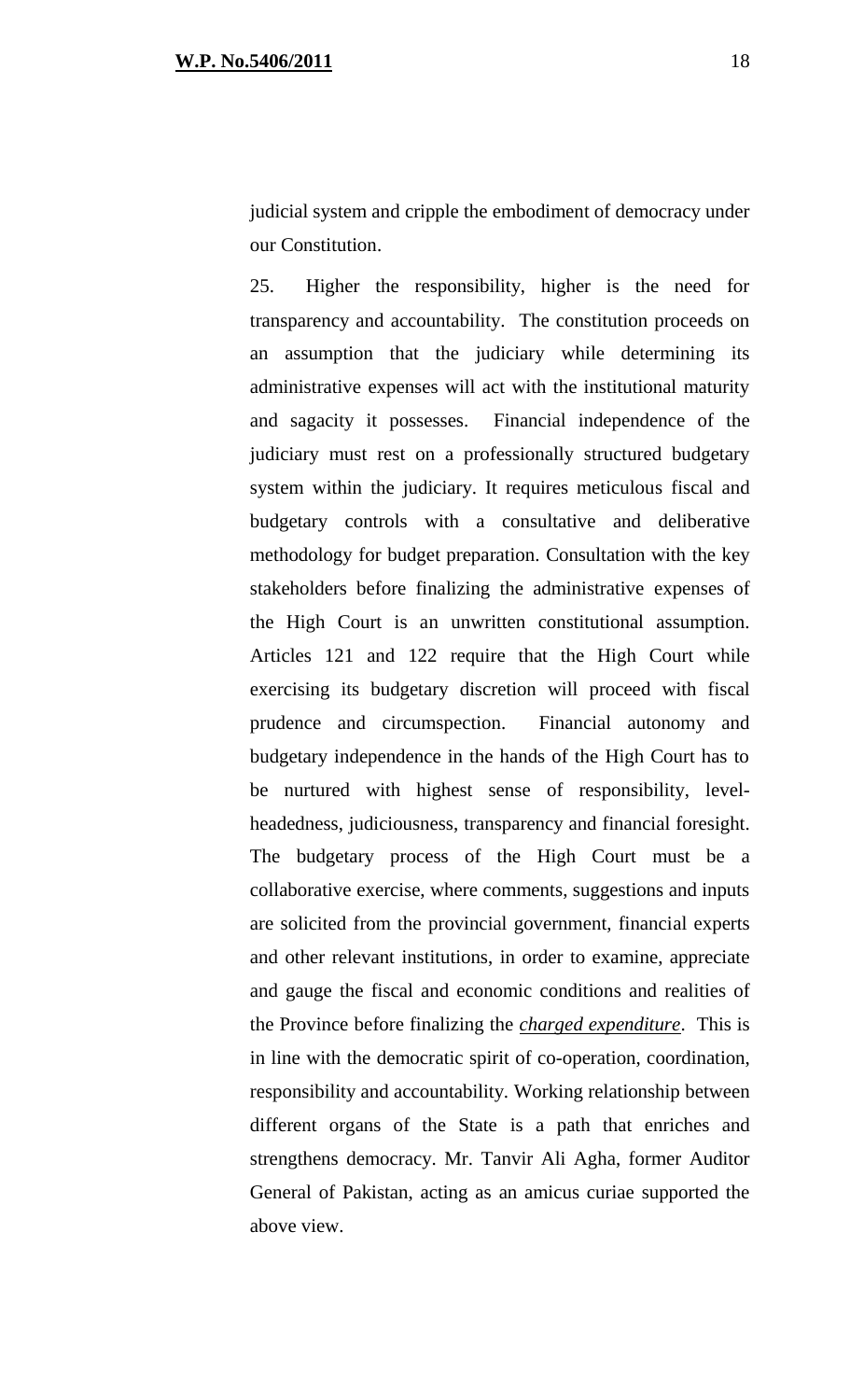26. Without prejudice to the concept of judicial financial autonomy, even if the Allowances are gauged on the touchstone of financial prudence and equity, the reasonability and rationality of the Allowances is evident from the fact that they have been allowed and granted across the country to all the officers and staff of the superior judiciary. A comparative chart shows that the remuneration of the officers and servants of the Lahore High Court is less than the officers and staff in other Courts:-

**COMPARATIVE STATEMENT OF SALARIES DRAWN BY EMPLOYEES OF LAHORE HIGH COURT AND THEIR COUNTERPARTS IN OTHER HIGH COURTS AS WELL AS SUPREME COURT & FEDERAL SHARIAT COURT IN PAKISTAN FOR THE FINANCIAL YEAR, 2013-14**

| Court /<br><b>Employees</b><br>of | Pay Scale      | <b>Basic Pay</b><br>(at initial<br>stage) | <b>House Rent</b> | <b>Allow</b><br>Conveyance | <b>Allow</b><br><b>Judicial</b> | <b>Utility Allow</b> | Spl. Judl.<br><b>Allow</b> | Sr. Post<br>Allow | Medical<br>Allow | 50 %<br><b>Adhoc</b><br><b>Allow</b><br>2010<br>(w.e.f.<br>01.07.10) | <b>Adhoc</b><br><b>Relief</b><br>2011<br>(at)<br>initial<br>level) | <b>Adhoc</b><br><b>Relief</b><br>2012<br>(at)<br>initial<br>level) | <b>Adhoc</b><br><b>Relief</b><br>2013<br>(at<br>initial<br>level) | Grand<br><b>Total</b><br>(Gross<br>Pay &<br>Allow-<br>ances) |
|-----------------------------------|----------------|-------------------------------------------|-------------------|----------------------------|---------------------------------|----------------------|----------------------------|-------------------|------------------|----------------------------------------------------------------------|--------------------------------------------------------------------|--------------------------------------------------------------------|-------------------------------------------------------------------|--------------------------------------------------------------|
| Sindh High<br>Court               |                | 4800                                      | 1,337             | 1700                       | 6000                            | 3000                 | 8910                       | $\overline{0}$    | 1000             | 1485                                                                 | 446                                                                | 960                                                                | 720                                                               | 30358                                                        |
| Balochistan                       |                |                                           |                   |                            |                                 |                      |                            |                   |                  |                                                                      |                                                                    |                                                                    |                                                                   |                                                              |
| <b>High Court</b>                 |                | 4800                                      | 1,337             | 1700                       | 6000                            | 3000                 | 8910                       | $\overline{0}$    | 1000             | 1485                                                                 | 446                                                                | 960                                                                | 720                                                               | 30358                                                        |
| Peshawar<br><b>High Court</b>     |                | 4800                                      | 1,337             | 1700                       | 6000                            | 3000                 | 8250                       | $\boldsymbol{0}$  | 1000             | 1485                                                                 | 446                                                                | 960                                                                | 720                                                               | 29698                                                        |
| Islamabad                         |                |                                           |                   |                            |                                 |                      |                            |                   |                  |                                                                      |                                                                    |                                                                    |                                                                   |                                                              |
| <b>High Court</b><br>Federal      | $\mathbf{1}$   | 4800                                      | 1,337             | 1700                       | 6000                            | 3000                 | 8910                       | $\overline{0}$    | 1000             | 1485                                                                 | 446                                                                | 960                                                                | 480                                                               | 30118                                                        |
| Shariat                           |                |                                           |                   |                            |                                 |                      |                            |                   |                  |                                                                      |                                                                    |                                                                    |                                                                   |                                                              |
| Court                             |                | 4800                                      | 1,337             | 1700                       | 6000                            | 3000                 | 8910                       | $\mathbf{0}$      | 1000             | 1485                                                                 | 446                                                                | 960                                                                | 480                                                               | 30118                                                        |
| Supreme<br>Court of               |                |                                           |                   |                            |                                 |                      |                            |                   |                  |                                                                      |                                                                    |                                                                    |                                                                   |                                                              |
| Pakistan                          |                | 4800                                      | 1,337             | 1700                       | 6000                            | 3000                 | 8910                       | $\mathbf{0}$      | 1000             | 1485                                                                 | 446                                                                | 960                                                                | 480                                                               | 30118                                                        |
| Lahore<br><b>High Court</b>       |                | 4800                                      | 1,337             | 1700                       | 4000                            | 3000                 | 8910                       | $\overline{0}$    | 1000             | $\theta$                                                             | 446                                                                | 960                                                                | 480                                                               | 26633                                                        |
| Sindh High<br>Court               |                | 4900                                      | 1,366             | 1700                       | 6000                            | 3000                 | 9105                       | $\boldsymbol{0}$  | 1000             | 1518                                                                 | 455                                                                | 980                                                                | 735                                                               | 30759                                                        |
| Balochistan                       |                |                                           |                   |                            |                                 |                      |                            |                   |                  |                                                                      |                                                                    |                                                                    |                                                                   |                                                              |
| <b>High Court</b>                 |                | 4900                                      | 1,366             | 1700                       | 6000                            | 3000                 | 9105                       | $\overline{0}$    | 1000             | 1518                                                                 | 455                                                                | 980                                                                | 735                                                               | 30759                                                        |
| Peshawar<br><b>High Court</b>     |                | 4900                                      | 1,366             | 1700                       | 6000                            | 3000                 | 8540                       | $\overline{0}$    | 1000             | 1518                                                                 | 455                                                                | 980                                                                | 735                                                               | 30194                                                        |
| Islamabad                         |                | 4900                                      |                   | 1700                       | 6000                            | 3000                 | 9105                       | $\overline{0}$    | 1000             |                                                                      | 455                                                                | 980                                                                | 490                                                               |                                                              |
| <b>High Court</b><br>Federal      | $\overline{2}$ |                                           | 1,366             |                            |                                 |                      |                            |                   |                  | 1518                                                                 |                                                                    |                                                                    |                                                                   | 30514                                                        |
| Shariat                           |                |                                           |                   |                            |                                 |                      |                            |                   |                  |                                                                      |                                                                    |                                                                    |                                                                   |                                                              |
| Court                             |                | 4900                                      | 1,366             | 1700                       | 6000                            | 3000                 | 9105                       | $\theta$          | 1000             | 1518                                                                 | 455                                                                | 980                                                                | 490                                                               | 30514                                                        |
| Supreme<br>Court of               |                |                                           |                   |                            |                                 |                      |                            |                   |                  |                                                                      |                                                                    |                                                                    |                                                                   |                                                              |
| Pakistan                          |                | 4900                                      | 1,366             | 1700                       | 6000                            | 3000                 | 9105                       | $\overline{0}$    | 1000             | 1518                                                                 | 455                                                                | 980                                                                | 490                                                               | 30514                                                        |
| Lahore<br><b>High Court</b>       |                | 4900                                      | 1,366             | 1700                       | 4000                            | 3000                 | 9105                       | $\boldsymbol{0}$  | 1000             | $\mathbf{0}$                                                         | 455                                                                | 980                                                                | 490                                                               | 26996                                                        |
| Sindh High                        |                |                                           |                   |                            |                                 |                      |                            |                   |                  |                                                                      |                                                                    |                                                                    |                                                                   |                                                              |
| Court                             |                | 5050                                      | 1,413             | 1700                       | 6000                            | 3000                 | 9420                       | $\overline{0}$    | 1000             | 1570                                                                 | 471                                                                | 1010                                                               | 757.5                                                             | 31392                                                        |
| Balochistan<br><b>High Court</b>  | $\mathfrak{Z}$ | 5050                                      | 1,413             | 1700                       | 6000                            | 3000                 | 9420                       | $\overline{0}$    | 1000             | 1570                                                                 | 471                                                                | 1010                                                               | 757.5                                                             | 31392                                                        |
| Peshawar<br><b>High Court</b>     |                | 5050                                      | 1,413             | 1700                       | 6000                            | 3000                 | 8975                       | $\overline{0}$    | 1000             | 1570                                                                 | 471                                                                | 1010                                                               | 757.5                                                             | 30947                                                        |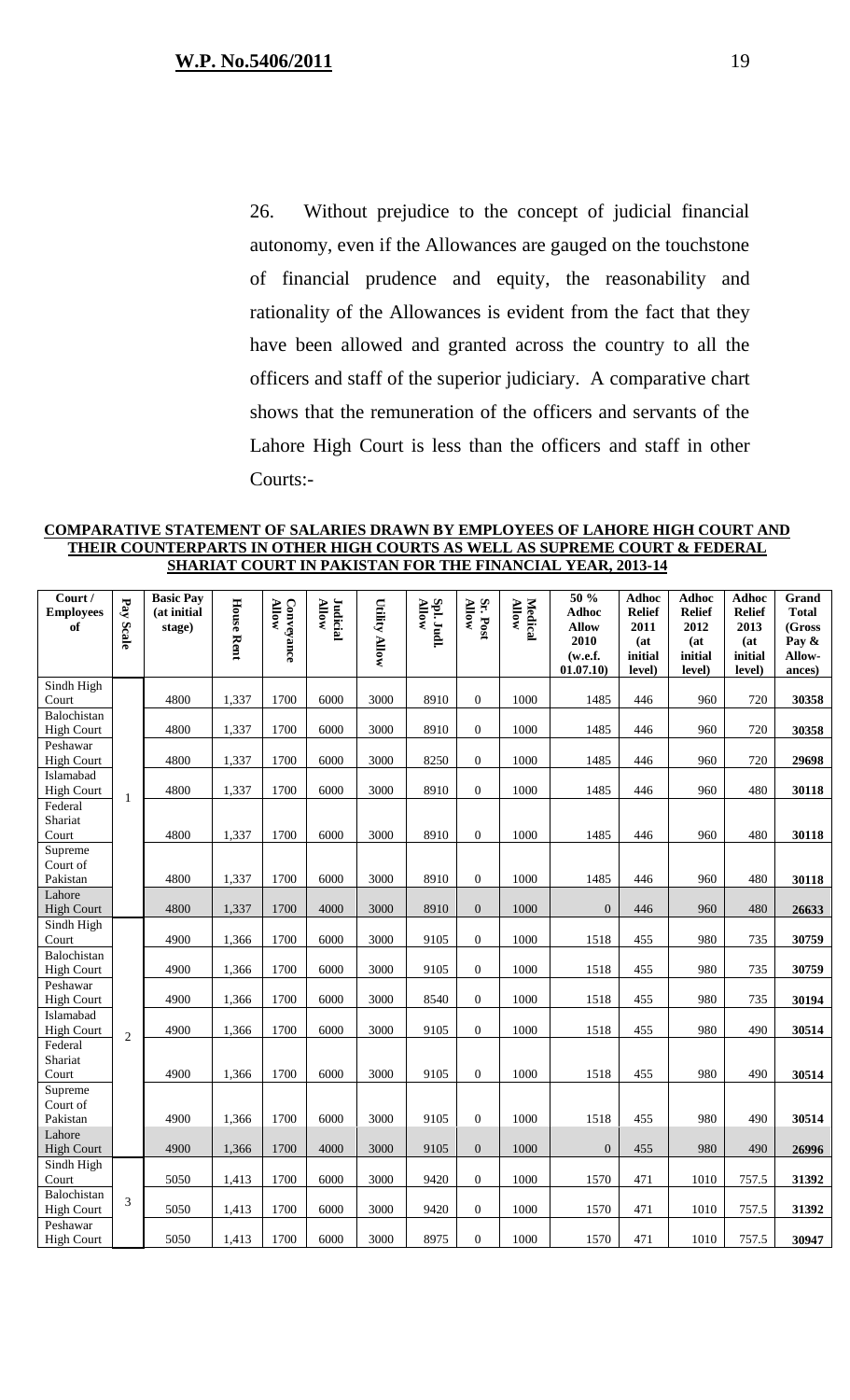| Court /<br><b>Employees</b><br>of | Pay Scale      | <b>Basic Pay</b><br>(at initial<br>stage) | <b>House Rent</b> | Conveyance<br>Allow | Judicial<br>Allow | <b>Utility Allow</b> | Spl. Judl.<br>Allow | Sr. Post<br><b>Allow</b> | Allow<br><b>Medical</b> | 50 %<br><b>Adhoc</b><br><b>Allow</b><br>2010<br>(w.e.f.<br>01.07.10) | <b>Adhoc</b><br><b>Relief</b><br>2011<br>(at)<br>initial<br>level) | <b>Adhoc</b><br><b>Relief</b><br>2012<br>(at<br>initial<br>level) | <b>Adhoc</b><br><b>Relief</b><br>2013<br>(at)<br>initial<br>level) | Grand<br><b>Total</b><br>(Gross<br>Pay &<br>Allow-<br>ances) |
|-----------------------------------|----------------|-------------------------------------------|-------------------|---------------------|-------------------|----------------------|---------------------|--------------------------|-------------------------|----------------------------------------------------------------------|--------------------------------------------------------------------|-------------------------------------------------------------------|--------------------------------------------------------------------|--------------------------------------------------------------|
| Islamabad<br><b>High Court</b>    |                | 5050                                      | 1,413             | 1700                | 6000              | 3000                 | 9420                | $\mathbf{0}$             | 1000                    | 1570                                                                 | 471                                                                | 1010                                                              | 505                                                                | 31139                                                        |
| Federal<br>Shariat<br>Court       |                | 5050                                      | 1,413             | 1700                | 6000              | 3000                 | 9420                | $\boldsymbol{0}$         | 1000                    | 1570                                                                 | 471                                                                | 1010                                                              | 505                                                                | 31139                                                        |
| Supreme<br>Court of<br>Pakistan   |                | 5050                                      | 1,413             | 1700                | 6000              | 3000                 | 9420                | $\mathbf{0}$             | 1000                    | 1570                                                                 | 471                                                                | 1010                                                              | 505                                                                | 31139                                                        |
| Lahore<br><b>High Court</b>       |                | 5050                                      | 1,413             | 1700                | 4000              | 3000                 | 9420                | $\overline{0}$           | 1000                    | $\overline{0}$                                                       | 471                                                                | 1010                                                              | 505                                                                | 27569                                                        |
| Sindh High<br>Court               |                | 5200                                      | 1,458             | 1700                | 6000              | 3000                 | 9720                | $\mathbf{0}$             | 1000                    | 1620                                                                 | 486                                                                | 1040                                                              | 780                                                                | 32004                                                        |
| Balochistan<br><b>High Court</b>  |                | 5200                                      | 1,458             | 1700                | 6000              | 3000                 | 9720                | $\mathbf{0}$             | 1000                    | 1620                                                                 | 486                                                                | 1040                                                              | 780                                                                | 32004                                                        |
| Peshawar<br><b>High Court</b>     |                | 5200                                      | 1,458             | 1700                | 6000              | 3000                 | 9410                | $\overline{0}$           | 1000                    | 1620                                                                 | 486                                                                | 1040                                                              | 780                                                                | 31694                                                        |
| Islamabad<br><b>High Court</b>    |                | 5200                                      | 1,458             | 1700                | 6000              | 3000                 | 9720                | $\mathbf{0}$             | 1000                    | 1620                                                                 | 486                                                                | 1040                                                              | 520                                                                | 31744                                                        |
| Federal<br>Shariat<br>Court       | $\overline{4}$ | 5200                                      | 1,458             | 1700                | 6000              | 3000                 | 9720                | $\mathbf{0}$             | 1000                    | 1620                                                                 | 486                                                                | 1040                                                              | 520                                                                | 31744                                                        |
| Supreme<br>Court of<br>Pakistan   |                | 5200                                      | 1,458             | 1700                | 6000              | 3000                 | 9720                | $\overline{0}$           | 1000                    | 1620                                                                 | 486                                                                | 1040                                                              | 520                                                                | 31744                                                        |
| Lahore<br><b>High Court</b>       |                | 5200                                      | 1,458             | 1700                | 4000              | 3000                 | 9720                | $\overline{0}$           | 1000                    | $\overline{0}$                                                       | 486                                                                | 1040                                                              | 520                                                                | 28124                                                        |
| Sindh High<br>Court               |                | 5400                                      | 1,503             | 1840                | 6000              | 3000                 | 10020               | $\mathbf{0}$             | 1000                    | 1670                                                                 | 501                                                                | 1080                                                              | 810                                                                | 32824                                                        |
| Balochistan<br><b>High Court</b>  |                | 5400                                      | 1,503             | 1840                | 6000              | 3000                 | 10020               | $\boldsymbol{0}$         | 1000                    | 1670                                                                 | 501                                                                | 1080                                                              | 810                                                                | 32824                                                        |
| Peshawar<br><b>High Court</b>     |                | 5400                                      | 1,503             | 1840                | 6000              | 3000                 | 9920                | $\boldsymbol{0}$         | 1000                    | 1670                                                                 | 501                                                                | 1080                                                              | 810                                                                | 32724                                                        |
| Islamabad<br><b>High Court</b>    | 5              | 5400                                      | 1,503             | 1840                | 6000              | 3000                 | 10020               | $\mathbf{0}$             | 1000                    | 1670                                                                 | 501                                                                | 1080                                                              | 540                                                                | 32554                                                        |
| Federal<br>Shariat<br>Court       |                | 5400                                      | 1,503             | 1840                | 6000              | 3000                 | 10020               | $\boldsymbol{0}$         | 1000                    | 1670                                                                 | 501                                                                | 1080                                                              | 540                                                                | 32554                                                        |
| Supreme<br>Court of<br>Pakistan   |                | 5400                                      | 1,503             | 1840                | 6000              | 3000                 | 10020               | $\boldsymbol{0}$         | 1000                    | 1670                                                                 | 501                                                                | 1080                                                              | 540                                                                | 32554                                                        |
| Lahore<br><b>High Court</b>       |                | 5400                                      | 1,503             | 1840                | 4000              | 3000                 | 10020               | $\mathbf{0}$             | 1000                    | $\overline{0}$                                                       | 501                                                                | 1080                                                              | 540                                                                | 28884                                                        |
| Sindh High<br>Court               |                | 5600                                      | 1,544             | 1840                | 6000              | 3000                 | 10290               | $\overline{0}$           | 1000                    | 1715                                                                 | 515                                                                | 1120                                                              | 840                                                                | 33464                                                        |
| Balochistan<br><b>High Court</b>  |                | 5600                                      | 1,544             | 1840                | 6000              | 3000                 | 10290               | $\boldsymbol{0}$         | 1000                    | 1715                                                                 | 515                                                                | 1120                                                              | 840                                                                | 33464                                                        |
| Peshawar<br><b>High Court</b>     |                | 5600                                      | 1,544             | 1840                | 6000              | 3000                 | 10430               | $\mathbf{0}$             | 1000                    | 1715                                                                 | 515                                                                | 1120                                                              | 840                                                                | 33604                                                        |
| Islamabad<br><b>High Court</b>    | 6              | 5600                                      | 1,544             | 1840                | 6000              | 3000                 | 10290               | $\mathbf{0}$             | 1000                    | 1715                                                                 | 515                                                                | 1120                                                              | 560                                                                | 33184                                                        |
| Federal<br>Shariat<br>Court       |                | 5600                                      | 1,544             | 1840                | 6000              | 3000                 | 10290               | $\boldsymbol{0}$         | 1000                    | 1715                                                                 | 515                                                                | 1120                                                              | 560                                                                | 33184                                                        |
| Supreme<br>Court of<br>Pakistan   |                | 5600                                      | 1,544             | 1840                | 6000              | 3000                 | 10290               | $\mathbf{0}$             | 1000                    | 1715                                                                 | 515                                                                | 1120                                                              | 560                                                                | 33184                                                        |
| Lahore<br><b>High Court</b>       |                | 5600                                      | 1,544             | 1840                | 4000              | 3000                 | 10290               | $\overline{0}$           | 1000                    | $\overline{0}$                                                       | 515                                                                | 1120                                                              | 560                                                                | 29469                                                        |
| Sindh High<br>Court               |                | 5800                                      | 1,589             | 1840                | 9000              | 4000                 | 10590               | $\mathbf{0}$             | 1000                    | 1765                                                                 | 530                                                                | 1160                                                              | 870                                                                | 38144                                                        |
| Balochistan<br><b>High Court</b>  | $\tau$         | 5800                                      | 1,589             | 1840                | 9000              | 4000                 | 10590               | $\mathbf{0}$             | 1000                    | 1765                                                                 | 530                                                                | 1160                                                              | 870                                                                | 38144                                                        |
| Peshawar<br><b>High Court</b>     |                | 5800                                      | 1,589             | 1840                | 9000              | 4000                 | 10940               | $\overline{0}$           | 1000                    | 1765                                                                 | 530                                                                | 1160                                                              | 870                                                                | 38494                                                        |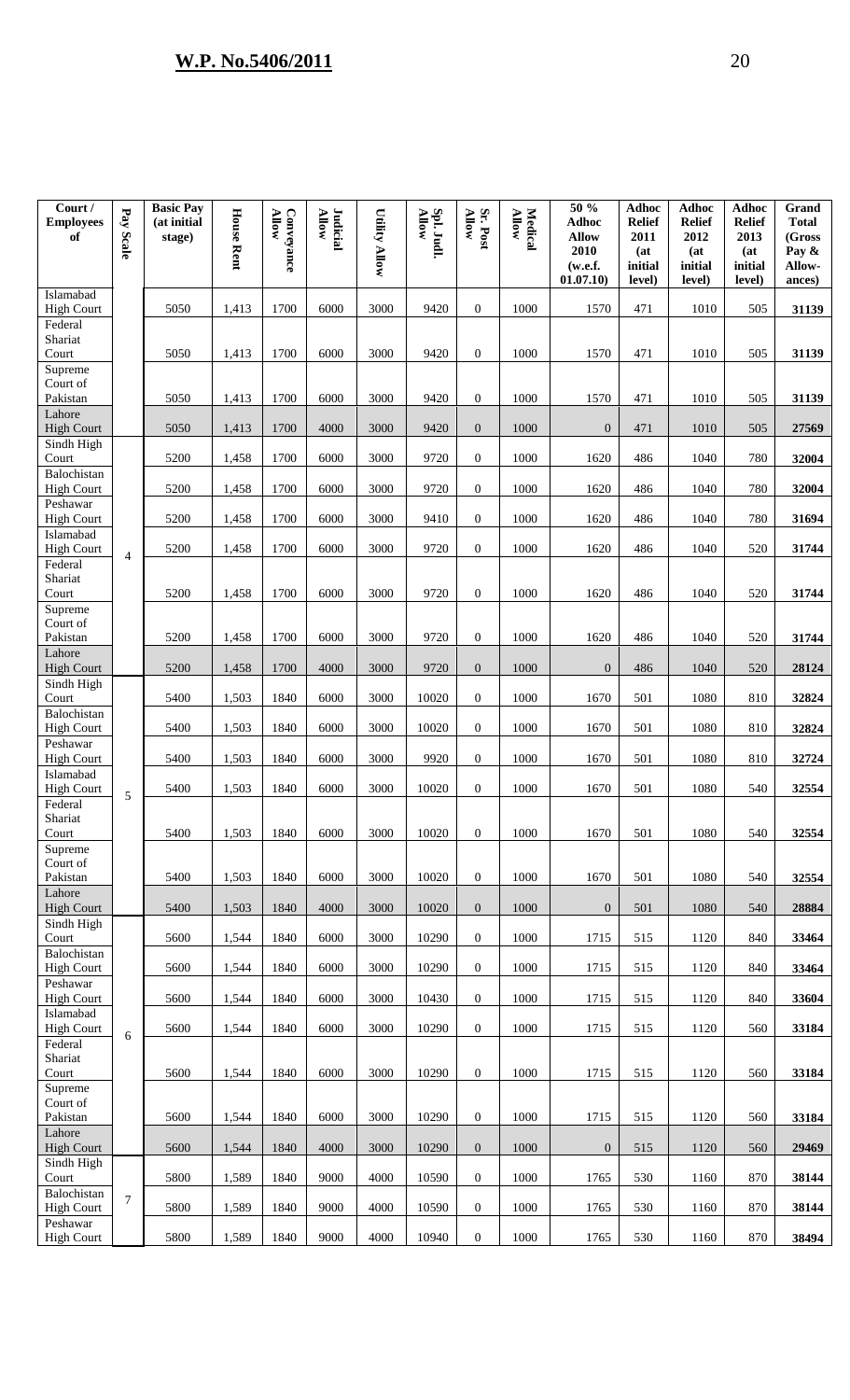| Court /<br><b>Employees</b><br>of         | Pay Scale | <b>Basic Pay</b><br>(at initial<br>stage) | <b>House Rent</b> | Conveyance<br><b>Allow</b> | Judicial<br>Allow | <b>Utility Allow</b> | Spl. Judl.<br>Allow | Sr. Post<br><b>Allow</b> | <b>Medical</b><br>Allow | 50 %<br><b>Adhoc</b><br><b>Allow</b><br>2010<br>(w.e.f.<br>01.07.10) | <b>Adhoc</b><br><b>Relief</b><br>2011<br>(at)<br>initial<br>level) | <b>Adhoc</b><br><b>Relief</b><br>2012<br>(at<br>initial<br>level) | <b>Adhoc</b><br><b>Relief</b><br>2013<br>(at)<br>initial<br>level) | Grand<br><b>Total</b><br>(Gross<br>Pay &<br>Allow-<br>ances) |
|-------------------------------------------|-----------|-------------------------------------------|-------------------|----------------------------|-------------------|----------------------|---------------------|--------------------------|-------------------------|----------------------------------------------------------------------|--------------------------------------------------------------------|-------------------------------------------------------------------|--------------------------------------------------------------------|--------------------------------------------------------------|
| Islamabad<br><b>High Court</b>            |           | 5800                                      | 1,589             | 1840                       | 9000              | 4000                 | 10590               | $\mathbf{0}$             | 1000                    | 1765                                                                 | 530                                                                | 1160                                                              | 580                                                                | 37854                                                        |
| Federal<br>Shariat<br>Court               |           | 5800                                      | 1,589             | 1840                       | 9000              | 4000                 | 10590               | $\boldsymbol{0}$         | 1000                    | 1765                                                                 | 530                                                                | 1160                                                              | 580                                                                | 37854                                                        |
| Supreme<br>Court of<br>Pakistan<br>Lahore |           | 5800                                      | 1,589             | 1840                       | 9000              | 4000                 | 10590               | $\mathbf{0}$             | 1000                    | 1765                                                                 | 530                                                                | 1160                                                              | 580                                                                | 37854                                                        |
| <b>High Court</b><br>Sindh High           |           | 5800                                      | 1,589             | 1840                       | 6000              | 4000                 | 10590               | $\overline{0}$           | 1000                    | $\overline{0}$                                                       | 530                                                                | 1160                                                              | 580                                                                | 33089                                                        |
| Court                                     |           | 6000                                      | 1,649             | 1840                       | 9000              | 4000                 | 10995               | $\boldsymbol{0}$         | 1000                    | 1833                                                                 | 550                                                                | 1200                                                              | 900                                                                | 38967                                                        |
| Balochistan<br><b>High Court</b>          |           | 6000                                      | 1,649             | 1840                       | 9000              | 4000                 | 10995               | $\mathbf{0}$             | 1000                    | 1833                                                                 | 550                                                                | 1200                                                              | 900                                                                | 38967                                                        |
| Peshawar<br><b>High Court</b>             |           | 6000                                      | 1,649             | 1840                       | 9000              | 4000                 | 11450               | $\overline{0}$           | 1000                    | 1833                                                                 | 550                                                                | 1200                                                              | 900                                                                | 39422                                                        |
| Islamabad<br><b>High Court</b>            | 8         | 6000                                      | 1,649             | 1840                       | 9000              | 4000                 | 10995               | $\mathbf{0}$             | 1000                    | 1833                                                                 | 550                                                                | 1200                                                              | 600                                                                | 38667                                                        |
| Federal<br>Shariat<br>Court               |           | 6000                                      | 1,649             | 1840                       | 9000              | 4000                 | 10995               | $\mathbf{0}$             | 1000                    | 1833                                                                 | 550                                                                | 1200                                                              | 600                                                                | 38667                                                        |
| Supreme<br>Court of<br>Pakistan<br>Lahore |           | 6000                                      | 1,649             | 1840                       | 9000              | 4000                 | 10995               | $\overline{0}$           | 1000                    | 1833                                                                 | 550                                                                | 1200                                                              | 600                                                                | 38667                                                        |
| <b>High Court</b><br>Sindh High           |           | 6000                                      | 1,649             | 1840                       | 6000              | 4000                 | 10995               | $\overline{0}$           | 1000                    | $\overline{0}$                                                       | 550                                                                | 1200                                                              | 600                                                                | 33834                                                        |
| Court                                     |           | 6200                                      | 1,719             | 1840                       | 9000              | 4000                 | 11460               | $\mathbf{0}$             | 1000                    | 1910                                                                 | 573                                                                | 1240                                                              | 930                                                                | 39872                                                        |
| Balochistan<br><b>High Court</b>          |           | 6200                                      | 1,719             | 1840                       | 9000              | 4000                 | 11460               | $\boldsymbol{0}$         | 1000                    | 1910                                                                 | 573                                                                | 1240                                                              | 930                                                                | 39872                                                        |
| Peshawar<br><b>High Court</b>             |           | 6200                                      | 1,719             | 1840                       | 9000              | 4000                 | 11960               | $\overline{0}$           | 1000                    | 1910                                                                 | 573                                                                | 1240                                                              | 930                                                                | 40372                                                        |
| Islamabad<br><b>High Court</b>            | 9         | 6200                                      | 1,719             | 1840                       | 9000              | 4000                 | 11460               | $\mathbf{0}$             | 1000                    | 1910                                                                 | 573                                                                | 1240                                                              | 620                                                                | 39562                                                        |
| Federal<br>Shariat<br>Court               |           | 6200                                      | 1,719             | 1840                       | 9000              | 4000                 | 11460               | $\boldsymbol{0}$         | 1000                    | 1910                                                                 | 573                                                                | 1240                                                              | 620                                                                | 39562                                                        |
| Supreme<br>Court of<br>Pakistan           |           | 6200                                      | 1,719             | 1840                       | 9000              | 4000                 | 11460               | $\mathbf{0}$             | 1000                    | 1910                                                                 | 573                                                                | 1240                                                              | 620                                                                | 39562                                                        |
| Lahore<br><b>High Court</b>               |           | 6200                                      | 1,719             | 1840                       | 6000              | 4000                 | 11460               | $\overline{0}$           | 1000                    | $\overline{0}$                                                       | 573                                                                | 1240                                                              | 620                                                                | 34652                                                        |
| Sindh High<br>Court                       |           | 6400                                      | 1,780             | 1840                       | 9000              | 4000                 | 11865               | $\overline{0}$           | 1000                    | 1978                                                                 | 593                                                                | 1280                                                              | 960                                                                | 40696                                                        |
| Balochistan<br><b>High Court</b>          |           | 6400                                      | 1,780             | 1840                       | 9000              | 4000                 | 11865               | $\boldsymbol{0}$         | 1000                    | 1978                                                                 | 593                                                                | 1280                                                              | 960                                                                | 40696                                                        |
| Peshawar<br><b>High Court</b>             |           | 6400                                      | 1,780             | 1840                       | 9000              | 4000                 | 12540               | $\mathbf{0}$             | 1000                    | 1978                                                                 | 593                                                                | 1280                                                              | 960                                                                | 41371                                                        |
| Islamabad<br><b>High Court</b>            | 10        | 6400                                      | 1,780             | 1840                       | 9000              | 4000                 | 11865               | $\mathbf{0}$             | 1000                    | 1978                                                                 | 593                                                                | 1280                                                              | 640                                                                | 40376                                                        |
| Federal<br>Shariat<br>Court               |           | 6400                                      | 1,780             | 1840                       | 9000              | 4000                 | 11865               | $\boldsymbol{0}$         | 1000                    | 1978                                                                 | 593                                                                | 1280                                                              | 640                                                                | 40376                                                        |
| Supreme<br>Court of<br>Pakistan           |           | 6400                                      | 1,780             | 1840                       | 9000              | 4000                 | 11865               | $\mathbf{0}$             | 1000                    | 1978                                                                 | 593                                                                | 1280                                                              | 640                                                                | 40376                                                        |
| Lahore<br><b>High Court</b>               |           | 6400                                      | 1,780             | 1840                       | 6000              | 4000                 | 11865               | $\overline{0}$           | 1000                    | $\overline{0}$                                                       | 593                                                                | 1280                                                              | 640                                                                | 35398                                                        |
| Sindh High<br>Court                       |           | 6600                                      | 1,854             | 2720                       | 9000              | 4000                 | 12345               | $\mathbf{0}$             | 1000                    | 2058                                                                 | 617                                                                | 1320                                                              | 990                                                                | 42504                                                        |
| Balochistan<br><b>High Court</b>          | 11        | 6600                                      | 1,854             | 2720                       | 9000              | 4000                 | 12345               | $\boldsymbol{0}$         | 1000                    | 2058                                                                 | 617                                                                | 1320                                                              | 990                                                                | 42504                                                        |
| Peshawar<br><b>High Court</b>             |           | 6600                                      | 1,854             | 2720                       | 9000              | 4000                 | 13120               | $\overline{0}$           | 1000                    | 2058                                                                 | 617                                                                | 1320                                                              | 990                                                                | 43279                                                        |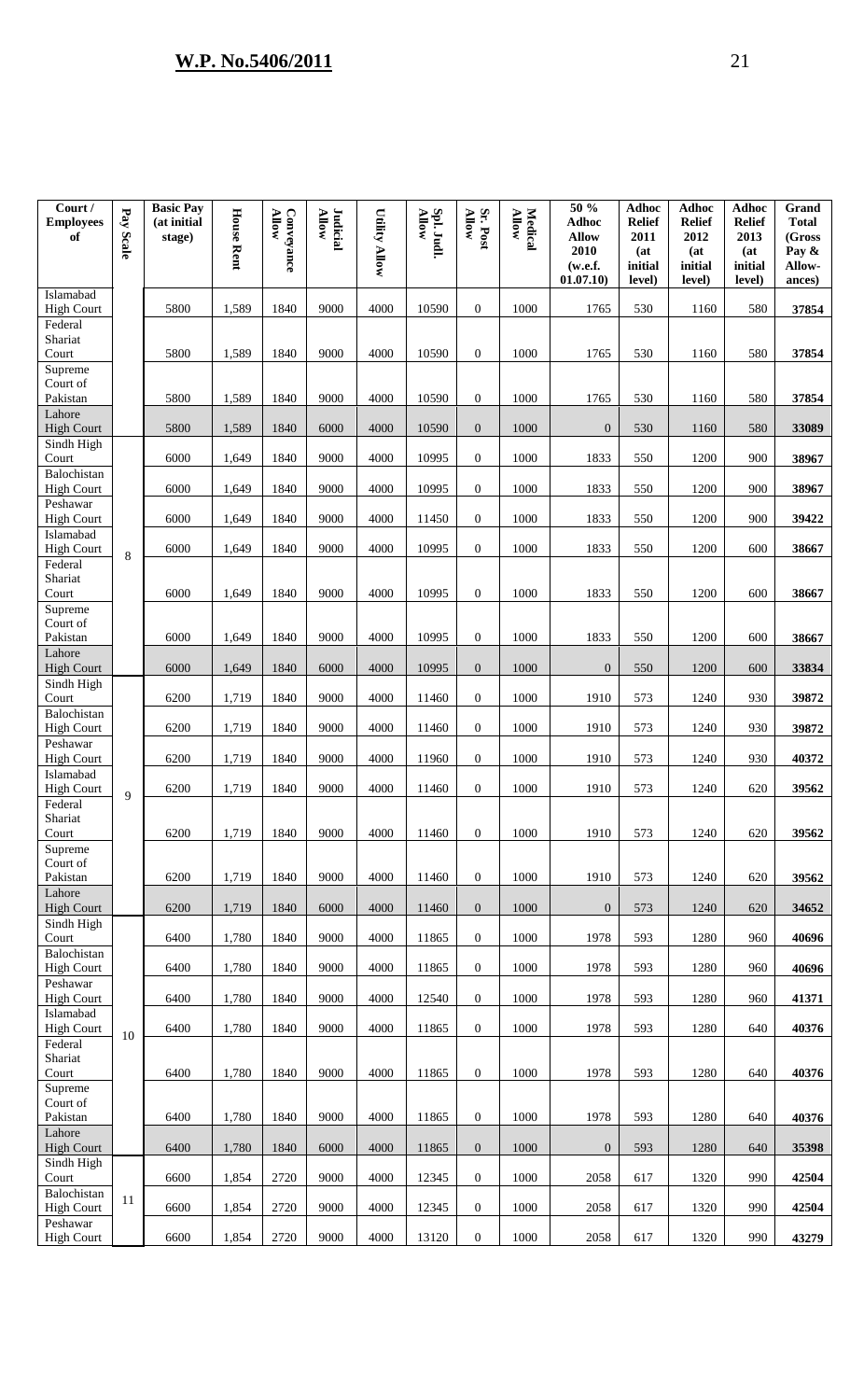| Court /<br><b>Employees</b><br>of            | Pay<br><b>Scale</b> | <b>Basic Pay</b><br>(at initial<br>stage) | <b>House Rent</b> | <b>Allow</b><br>Conveyance | Judicial<br>Allow | <b>Utility Allow</b> | Spl. Judl.<br><b>Allow</b> | Sr. Post<br><b>Allow</b> | <b>Medical</b><br><b>Allow</b> | 50 %<br>Adhoc<br><b>Allow</b><br>2010<br>(w.e.f.<br>01.07.10) | <b>Adhoc</b><br><b>Relief</b><br>2011<br>(at<br>initial<br>level) | <b>Adhoc</b><br><b>Relief</b><br>2012<br>(at)<br>initial<br>level) | <b>Adhoc</b><br><b>Relief</b><br>2013<br>(at<br>initial<br>level) | Grand<br><b>Total</b><br>(Gross<br>Pay &<br>Allow-<br>ances) |
|----------------------------------------------|---------------------|-------------------------------------------|-------------------|----------------------------|-------------------|----------------------|----------------------------|--------------------------|--------------------------------|---------------------------------------------------------------|-------------------------------------------------------------------|--------------------------------------------------------------------|-------------------------------------------------------------------|--------------------------------------------------------------|
| Islamabad<br><b>High Court</b>               |                     | 6600                                      | 1,854             | 2720                       | 9000              | 4000                 | 12345                      | $\overline{0}$           | 1000                           | 2058                                                          | 617                                                               | 1320                                                               | 660                                                               | 42174                                                        |
| Federal<br>Shariat<br>Court<br>Supreme       |                     | 6600                                      | 1,854             | 2720                       | 9000              | 4000                 | 12345                      | $\mathbf{0}$             | 1000                           | 2058                                                          | 617                                                               | 1320                                                               | 660                                                               | 42174                                                        |
| Court of<br>Pakistan<br>Lahore               |                     | 6600                                      | 1,854             | 2720                       | 9000              | 4000                 | 12345                      | $\mathbf{0}$             | 1000                           | 2058                                                          | 617                                                               | 1320                                                               | 660                                                               | 42174                                                        |
| <b>High Court</b><br>Sindh High              |                     | 6600                                      | 1,854             | 2720                       | 6000              | 4000                 | 12345                      | $\mathbf{0}$             | 1000                           | $\boldsymbol{0}$                                              | 617                                                               | 1320                                                               | 660                                                               | 37116                                                        |
| Court<br>Balochistan                         |                     | 7000                                      | 1,960             | 2720                       | 9000              | 4000                 | 13065                      | $\mathbf{0}$             | 1000                           | 2178                                                          | 653                                                               | 1400                                                               | 1050                                                              | 44026                                                        |
| <b>High Court</b><br>Peshawar                |                     | 7000                                      | 1,960             | 2720                       | 9000              | 4000                 | 13065                      | $\overline{0}$           | 1000                           | 2178                                                          | 653                                                               | 1400                                                               | 1050                                                              | 44026                                                        |
| <b>High Court</b><br>Islamabad               |                     | 7000                                      | 1,960             | 2720                       | 9000              | 4000                 | 14000                      | $\overline{0}$           | 1000                           | 2178                                                          | 653                                                               | 1400                                                               | 1050                                                              | 44961                                                        |
| <b>High Court</b><br>Federal                 | 12                  | 7000                                      | 1,960             | 2720                       | 9000              | 4000                 | 13065                      | $\overline{0}$           | 1000                           | 2178                                                          | 653                                                               | 1400                                                               | 700                                                               | 43676                                                        |
| Shariat<br>Court                             |                     | 7000                                      | 1,960             | 2720                       | 9000              | 4000                 | 13065                      | $\mathbf{0}$             | 1000                           | 2178                                                          | 653                                                               | 1400                                                               | 700                                                               | 43676                                                        |
| Supreme<br>Court of<br>Pakistan<br>Lahore    |                     | 7000                                      | 1,960             | 2720                       | 9000              | 4000                 | 13065                      | $\mathbf{0}$             | 1000                           | 2178                                                          | 653                                                               | 1400                                                               | 700                                                               | 43676                                                        |
| <b>High Court</b><br>Sindh High              |                     | 7000                                      | 1,960             | 2720                       | 6000              | 4000                 | 13065                      | $\overline{0}$           | 1000                           | $\Omega$                                                      | 653                                                               | 1400                                                               | 700                                                               | 38498                                                        |
| Court<br>Balochistan                         |                     | 7500                                      | 2,090             | 2720                       | 9000              | 4000                 | 13935                      | $\overline{0}$           | 1000                           | 2323                                                          | 697                                                               | 1500                                                               | 1125                                                              | 45890                                                        |
| <b>High Court</b><br>Peshawar                |                     | 7500                                      | 2,090             | 2720                       | 9000              | 4000                 | 13935                      | $\overline{0}$           | 1000                           | 2323                                                          | 697                                                               | 1500                                                               | 1125                                                              | 45890                                                        |
| <b>High Court</b><br>Islamabad               |                     | 7500                                      | 2,090             | 2720                       | 9000              | 4000                 | 15100                      | $\mathbf{0}$             | 1000                           | 2323                                                          | 697                                                               | 1500                                                               | 1125                                                              | 47055                                                        |
| <b>High Court</b><br>Federal                 | 13                  | 7500                                      | 2,090             | 2720                       | 9000              | 4000                 | 13935                      | $\mathbf{0}$             | 1000                           | 2323                                                          | 697                                                               | 1500                                                               | 750                                                               | 45515                                                        |
| Shariat<br>Court<br>Supreme                  |                     | 7500                                      | 2,090             | 2720                       | 9000              | 4000                 | 13935                      | $\mathbf{0}$             | 1000                           | 2323                                                          | 697                                                               | 1500                                                               | 750                                                               | 45515                                                        |
| Court of<br>Pakistan<br>Lahore               |                     | 7500                                      | 2,090             | 2720                       | 9000              | 4000                 | 13935                      | $\mathbf{0}$             | 1000                           | 2323                                                          | 697                                                               | 1500                                                               | 750                                                               | 45515                                                        |
| <b>High Court</b><br>Sindh High              |                     | 7500                                      | 2,090             | 2720                       | 6000              | 4000                 | 13935                      | $\overline{0}$           | 1000                           | $\overline{0}$                                                | 697                                                               | 1500                                                               | 750                                                               | 40192                                                        |
| Court<br>Balochistan                         |                     | 8000                                      | 2,214             | 2720                       | 9000              | 4000                 | 14760                      | $\mathbf{0}$             | 1000                           | 2460                                                          | 738                                                               | 1600                                                               | 1200                                                              | 47692                                                        |
| <b>High Court</b><br>Peshawar                |                     | 8000                                      | 2,214             | 2720                       | 9000              | 4000                 | 14760                      | $\mathbf{0}$             | 1000                           | 2460                                                          | 738                                                               | 1600                                                               | 1200                                                              | 47692                                                        |
| <b>High Court</b><br>Islamabad               |                     | 8000                                      | 2,214             | 2720                       | 9000              | 4000                 | 16270                      | $\overline{0}$           | 1000                           | 2460                                                          | 738                                                               | 1600                                                               | 1200                                                              | 49202                                                        |
| <b>High Court</b>                            | 14                  | 8000                                      | 2,214             | 2720                       | 9000              | 4000                 | 14760                      | $\mathbf{0}$             | 1000                           | 2460                                                          | 738                                                               | 1600                                                               | 800                                                               | 47292                                                        |
| Federal<br>Shariat<br>Court                  |                     | 8000                                      | 2,214             | 2720                       | 9000              | 4000                 | 14760                      | $\mathbf{0}$             | 1000                           | 2460                                                          | 738                                                               | 1600                                                               | 800                                                               | 47292                                                        |
| Supreme<br>Court of<br>Pakistan              |                     | 8000                                      | 2,214             | 2720                       | 9000              | 4000                 | 14760                      | $\mathbf{0}$             | 1000                           | 2460                                                          | 738                                                               | 1600                                                               | 800                                                               | 47292                                                        |
| Lahore<br><b>High Court</b>                  |                     | 8000                                      | 2,214             | 2720                       | 6000              | 4000                 | 14760                      | $\overline{0}$           | 1000                           | $\mathbf{0}$                                                  | 738                                                               | 1600                                                               | 800                                                               | 41832                                                        |
| Sindh High<br>Court                          |                     | 8500                                      | 2,349             | 2720                       | 9000              | 4000                 | 15660                      | $\overline{0}$           | 1000                           | 2610                                                          | 783                                                               | 1700                                                               | 1275                                                              | 49597                                                        |
| Balochistan<br><b>High Court</b><br>Peshawar | 15                  | 8500                                      | 2,349             | 2720                       | 9000              | 4000                 | 15660                      | $\overline{0}$           | 1000                           | 2610                                                          | 783                                                               | 1700                                                               | 1275                                                              | 49597                                                        |
| <b>High Court</b>                            |                     | 8500                                      | 2,349             | 2720                       | 9000              | 4000                 | 17650                      | $\mathbf{0}$             | 1000                           | 2610                                                          | 783                                                               | 1700                                                               | 1275                                                              | 51587                                                        |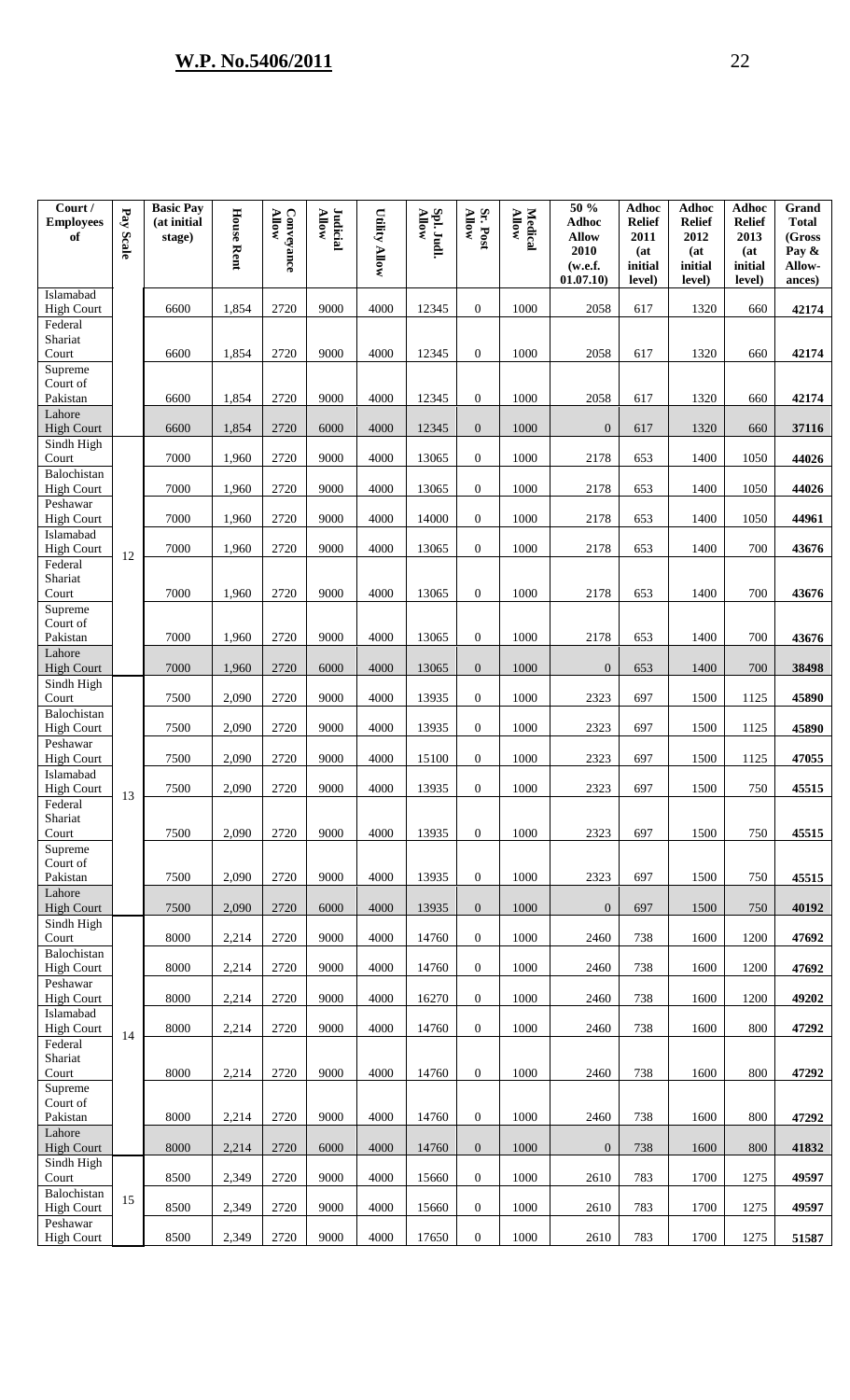| Court /<br><b>Employees</b><br>of            | Pay<br>Scale | <b>Basic Pay</b><br>(at initial<br>stage) | <b>House Rent</b> | <b>Allow</b><br>Conveyance | Judicial<br>Allow | <b>Utility Allow</b> | Spl. Judl.<br>Allow | Sr. Post<br><b>Allow</b> | <b>Medical</b><br><b>Allow</b> | 50 %<br><b>Adhoc</b><br><b>Allow</b><br>2010<br>(w.e.f.<br>01.07.10) | <b>Adhoc</b><br><b>Relief</b><br>2011<br>(at<br>initial<br>level) | <b>Adhoc</b><br><b>Relief</b><br>2012<br>(at)<br>initial<br>level) | <b>Adhoc</b><br><b>Relief</b><br>2013<br>(at<br>initial<br>level) | Grand<br><b>Total</b><br>(Gross<br>Pay &<br>Allow-<br>ances) |
|----------------------------------------------|--------------|-------------------------------------------|-------------------|----------------------------|-------------------|----------------------|---------------------|--------------------------|--------------------------------|----------------------------------------------------------------------|-------------------------------------------------------------------|--------------------------------------------------------------------|-------------------------------------------------------------------|--------------------------------------------------------------|
| Islamabad<br><b>High Court</b>               |              | 8500                                      | 2,349             | 2720                       | 9000              | 4000                 | 15660               | $\overline{0}$           | 1000                           | 2610                                                                 | 783                                                               | 1700                                                               | 850                                                               | 49172                                                        |
| Federal<br>Shariat<br>Court                  |              | 8500                                      | 2,349             | 2720                       | 9000              | 4000                 | 15660               | $\mathbf{0}$             | 1000                           | 2610                                                                 | 783                                                               | 1700                                                               | 850                                                               | 49172                                                        |
| Supreme<br>Court of<br>Pakistan<br>Lahore    |              | 8500                                      | 2,349             | 2720                       | 9000              | 4000                 | 15660               | $\mathbf{0}$             | 1000                           | 2610                                                                 | 783                                                               | 1700                                                               | 850                                                               | 49172                                                        |
| <b>High Court</b><br>Sindh High              |              | 8500                                      | 2,349             | 2720                       | 6000              | 4000                 | 15660               | $\mathbf{0}$             | 1000                           | $\mathbf{0}$                                                         | 783                                                               | 1700                                                               | 850                                                               | 43562                                                        |
| Court<br>Balochistan                         |              | 10000                                     | 2,727             | 5000                       | 9000              | 4000                 | 18180               | $\overline{0}$           | 1000                           | 3030                                                                 | 909                                                               | 2000                                                               | 1000                                                              | 56846                                                        |
| <b>High Court</b><br>Peshawar                |              | 10000                                     | 2,727             | 5000                       | 9000              | 4000                 | 18180               | $\overline{0}$           | 1000                           | 3030                                                                 | 909                                                               | 2000                                                               | 1000                                                              | 56846                                                        |
| <b>High Court</b>                            |              | 10000                                     | 2,727             | 5000                       | 9000              | 4000                 | 20600               | $\overline{0}$           | 1000                           | 3030                                                                 | 909                                                               | 2000                                                               | 1500                                                              | 59766                                                        |
| Islamabad<br><b>High Court</b>               | 16           | 10000                                     | 2,727             | 5000                       | 9000              | 4000                 | 18180               | $\overline{0}$           | 1000                           | 3030                                                                 | 909                                                               | 2000                                                               | 1000                                                              | 56846                                                        |
| Federal<br>Shariat<br>Court                  |              | 10000                                     | 2,727             | 5000                       | 9000              | 4000                 | 18180               | $\overline{0}$           | 1000                           | 3030                                                                 | 909                                                               | 2000                                                               | 1000                                                              | 56846                                                        |
| Supreme<br>Court of<br>Pakistan<br>Lahore    |              | 10000                                     | 2,727             | 5000                       | 9000              | 4000                 | 18180               | $\mathbf{0}$             | 1000                           | 3030                                                                 | 909                                                               | 2000                                                               | 1000                                                              | 56846                                                        |
| <b>High Court</b><br>Sindh High              |              | 10000                                     | 2,727             | 5000                       | 6000              | 4000                 | 18180               | $\overline{0}$           | 1000                           | $\overline{0}$                                                       | 909                                                               | 2000                                                               | 1000                                                              | 50816                                                        |
| Court                                        |              | 16000                                     | 4,433             | 5000                       | 15000             | 5000                 | 29550               | $\mathbf{0}$             | 1478                           | 4925                                                                 | 1478                                                              | 3200                                                               | 1600                                                              | 87664                                                        |
| Balochistan<br><b>High Court</b>             |              | 16000                                     | 4,433             | 5000                       | 15000             | 5000                 | 29550               | $\mathbf{0}$             | 1478                           | 4925                                                                 | 1478                                                              | 3200                                                               | 1600                                                              | 87664                                                        |
| Peshawar<br><b>High Court</b>                |              | 16000                                     | 4,433             | 5000                       | 15000             | 5000                 | 32400               | $\overline{0}$           | 1478                           | 4925                                                                 | 1478                                                              | 3200                                                               | 2400                                                              | 91314                                                        |
| Islamabad<br><b>High Court</b>               | 17           | 16000                                     | 4,433             | 5000                       | 15000             | 5000                 | 29550               | $\overline{0}$           | 1478                           | 4925                                                                 | 1478                                                              | 3200                                                               | 1600                                                              | 87664                                                        |
| Federal<br>Shariat<br>Court                  |              | 16000                                     | 4,433             | 5000                       | 15000             | 5000                 | 29550               | $\mathbf{0}$             | 1478                           | 4925                                                                 | 1478                                                              | 3200                                                               | 1600                                                              | 87664                                                        |
| Supreme<br>Court of<br>Pakistan              |              | 16000                                     | 4,433             | 5000                       | 15000             | 5000                 | 29550               | $\boldsymbol{0}$         | 1478                           | 4925                                                                 | 1478                                                              | 3200                                                               | 1600                                                              | 87664                                                        |
| Lahore<br><b>High Court</b>                  |              | 16000                                     | 4,433             | 5000                       | 10000             | 5000                 | 29550               | $\overline{0}$           | 1478                           | $\overline{0}$                                                       | 1478                                                              | 3200                                                               | 1600                                                              | 77739                                                        |
| Sindh High<br>Court                          |              | 20000                                     | 5,810             | 5000                       | 18000             | 5000                 | 38730               | $\mathbf{0}$             | 1937                           | 6455                                                                 | 1937                                                              | 4000                                                               | 2000                                                              | 108869                                                       |
| Balochistan<br><b>High Court</b>             |              | 20000                                     | 5,810             | 5000                       | 18000             | 5000                 | 38730               | $\overline{0}$           | 1937                           | 6455                                                                 | 1937                                                              | 4000                                                               | 2000                                                              | 108869                                                       |
| Peshawar<br><b>High Court</b>                |              | 20000                                     | 5,810             | 5000                       | 18000             | 5000                 | 40500               | $\overline{0}$           | 1937                           | 6455                                                                 | 1937                                                              | 4000                                                               | 3000                                                              | 111639                                                       |
| Islamabad<br><b>High Court</b>               | 18           | 20000                                     | 5,810             | 5000                       | 18000             | 5000                 | 38730               | $\boldsymbol{0}$         | 1937                           | 6455                                                                 | 1937                                                              | 4000                                                               | 2000                                                              | 108869                                                       |
| Federal<br>Shariat<br>Court                  |              | 20000                                     | 5,810             | 5000                       | 18000             | 5000                 | 38730               | $\boldsymbol{0}$         | 1937                           | 6455                                                                 | 1937                                                              | 4000                                                               | 2000                                                              | 108869                                                       |
| Supreme<br>Court of<br>Pakistan              |              | 20000                                     | 5,810             | 5000                       | 18000             | 5000                 | 38730               | $\overline{0}$           | 1937                           | 6455                                                                 | 1937                                                              | 4000                                                               | 2000                                                              | 108869                                                       |
| Lahore<br><b>High Court</b>                  |              | 20000                                     | 5,810             | 5000                       | 12000             | 5000                 | 38730               | $\overline{0}$           | 1937                           | $\overline{0}$                                                       | 1937                                                              | 4000                                                               | 2000                                                              | 96414                                                        |
| Sindh High<br>Court                          |              | 31000                                     | 8,856             | 6000                       | 21000             | 8000                 | 59040               | $\overline{0}$           | 2952                           | 9840                                                                 | 2952                                                              | 6200                                                               | 3100                                                              | 158940                                                       |
| Balochistan<br><b>High Court</b><br>Peshawar | 19           | 31000                                     | 8,856             | 6000                       | 21000             | 8000                 | 59040               | $\overline{0}$           | 2952                           | 9840                                                                 | 2952                                                              | 6200                                                               | 3100                                                              | 158940                                                       |
| <b>High Court</b>                            |              | 31000                                     | 8,856             | 6000                       | 21000             | 8000                 | 57700               | $\overline{0}$           | 2952                           | 9840                                                                 | 2952                                                              | 6200                                                               | 4650                                                              | 159150                                                       |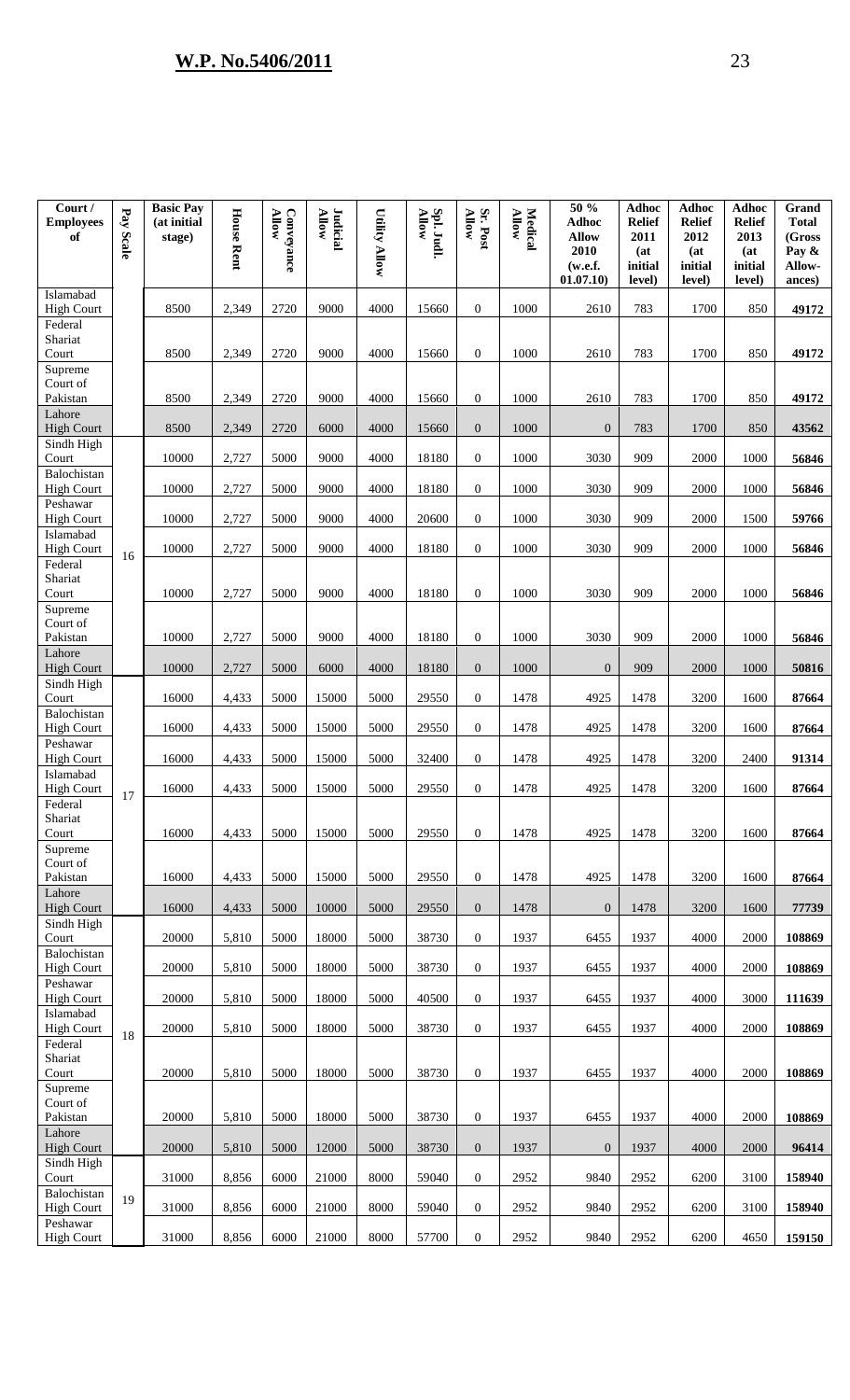| Court /<br><b>Employees</b><br>of         | $\mathbf{Pa}$<br>Scale | <b>Basic Pay</b><br>(at initial<br>stage) | <b>House Rent</b> | Conveyance<br><b>Allow</b> | Judicial<br>Allow | <b>Utility Allow</b> | Spl. Judl<br><b>Allow</b> | Sr. Post<br><b>Allow</b> | Medical<br>Allow | 50 %<br><b>Adhoc</b><br><b>Allow</b><br>2010<br>(w.e.f.<br>01.07.10) | <b>Adhoc</b><br><b>Relief</b><br>2011<br>(at<br>initial<br>level) | <b>Adhoc</b><br><b>Relief</b><br>2012<br>(at<br>initial<br>level) | <b>Adhoc</b><br><b>Relief</b><br>2013<br>(at<br>initial<br>level) | Grand<br><b>Total</b><br>(Gross<br>Pay &<br>Allow-<br>ances) |
|-------------------------------------------|------------------------|-------------------------------------------|-------------------|----------------------------|-------------------|----------------------|---------------------------|--------------------------|------------------|----------------------------------------------------------------------|-------------------------------------------------------------------|-------------------------------------------------------------------|-------------------------------------------------------------------|--------------------------------------------------------------|
| Islamabad<br><b>High Court</b>            |                        | 31000                                     | 8,856             | 6000                       | 21000             | 8000                 | 59040                     | $\mathbf{0}$             | 2952             | 9840                                                                 | 2952                                                              | 6200                                                              | 3100                                                              | 158940                                                       |
| Federal<br>Shariat<br>Court               |                        | 31000                                     | 8,856             | 6000                       | 21000             | 8000                 | 59040                     | $\overline{0}$           | 2952             | 9840                                                                 | 2952                                                              | 6200                                                              | 3100                                                              | 158940                                                       |
| Supreme<br>Court of<br>Pakistan           |                        | 31000                                     | 8,856             | 6000                       | 21000             | 8000                 | 59040                     | $\overline{0}$           | 2952             | 9840                                                                 | 2952                                                              | 6200                                                              | 3100                                                              | 158940                                                       |
| Lahore<br><b>High Court</b>               |                        | 31000                                     | 8,856             | 6000                       | 14000             | 8000                 | 59040                     | $\overline{0}$           | 2952             | $\overline{0}$                                                       | 2952                                                              | 6200                                                              | 3100                                                              | 142100                                                       |
| Sindh High<br>Court                       |                        | 36000                                     | 10,505            | $\overline{0}$             | 21000             | 8000                 | 70035                     | 1275                     | 3502             | 11673                                                                | 3502                                                              | 7200                                                              | 3600                                                              | 176292                                                       |
| Balochistan<br><b>High Court</b>          |                        | 36000                                     | 10,505            | $\Omega$                   | 21000             | 8000                 | 70035                     | 1275                     | 3502             | 11673                                                                | 3502                                                              | 7200                                                              | 3600                                                              | 176292                                                       |
| Peshawar<br><b>High Court</b>             |                        | 36000                                     | 10,505            | $\Omega$                   | 21000             | 8000                 | 70450                     | 1275                     | 3502             | 11673                                                                | 3502                                                              | 7200                                                              | 5400                                                              | 178507                                                       |
| Islamabad<br><b>High Court</b>            |                        | 36000                                     | 10,505            | $\theta$                   | 21000             | 8000                 | 70035                     | 1275                     | 3502             | 11673                                                                | 3502                                                              | 7200                                                              | 3600                                                              | 176292                                                       |
| Federal<br>Shariat<br>Court               | 20                     | 36000                                     | 10,505            | $\theta$                   | 21000             | 8000                 | 70035                     | 1275                     | 3502             | 11673                                                                | 3502                                                              | 7200                                                              | 3600                                                              | 176292                                                       |
| Supreme<br>Court of<br>Pakistan<br>Lahore |                        | 36000                                     | 10,505            | $\theta$                   | 21000             | 8000                 | 70035                     | 1275                     | 3502             | 11673                                                                | 3502                                                              | 7200                                                              | 3600                                                              | 176292                                                       |
| <b>High Court</b>                         |                        | 36000                                     | 10,505            | $\Omega$                   | 14000             | 8000                 | 70035                     | 1275                     | 3502             | $\Omega$                                                             | 3502                                                              | 7200                                                              | 3600                                                              | 157619                                                       |
| Sindh High<br>Court                       |                        | 40000                                     | 11,646            | $\theta$                   | 21000             | 8000                 | 77640                     | 1350                     | 3882             | 12940                                                                | 3882                                                              | 8000                                                              | 4000                                                              | 192340                                                       |
| Balochistan<br><b>High Court</b>          |                        | 40000                                     | 11,646            | $\overline{0}$             | 21000             | 8000                 | 77640                     | 1350                     | 3882             | 12940                                                                | 3882                                                              | 8000                                                              | 4000                                                              | 192340                                                       |
| Peshawar<br><b>High Court</b>             |                        | 40000                                     | 11,646            | $\overline{0}$             | 21000             | 8000                 | 78200                     | 1350                     | 3882             | 12940                                                                | 3882                                                              | 8000                                                              | 6000                                                              | 194900                                                       |
| Islamabad<br><b>High Court</b>            | 21                     | 40000                                     | 11,646            | $\Omega$                   | 21000             | 8000                 | 77640                     | 1350                     | 3882             | 12940                                                                | 3882                                                              | 8000                                                              | 4000                                                              | 192340                                                       |
| Federal<br>Shariat<br>Court               |                        | 40000                                     | 11,646            | $\mathbf{0}$               | 21000             | 8000                 | 77640                     | 1350                     | 3882             | 12940                                                                | 3882                                                              | 8000                                                              | 4000                                                              | 192340                                                       |
| Supreme<br>Court of<br>Pakistan           |                        | 40000                                     | 11,646            | $\overline{0}$             | 21000             | 8000                 | 77640                     | 1350                     | 3882             | 12940                                                                | 3882                                                              | 8000                                                              | 4000                                                              | 192340                                                       |
| Lahore<br><b>High Court</b>               |                        | 40000                                     | 11,646            | $\overline{0}$             | 14000             | 8000                 | 77640                     | 1350                     | 3882             | $\mathbf{0}$                                                         | 3882                                                              | 8000                                                              | 4000                                                              | 172400                                                       |
| Sindh High<br>Court                       |                        | 43000                                     | 12,456            | $\overline{0}$             | 21000             | 8000                 | 83040                     | 1750                     | 4152             | 13840                                                                | 4152                                                              | 8600                                                              | 4300                                                              | 204290                                                       |
| Balochistan<br><b>High Court</b>          |                        | 43000                                     | 12,456            | $\overline{0}$             | 21000             | 8000                 | 83040                     | 1750                     | 4152             | 13840                                                                | 4152                                                              | 8600                                                              | 4300                                                              | 204290                                                       |
| Peshawar<br><b>High Court</b>             |                        | 43000                                     | 12,456            | $\boldsymbol{0}$           | 21000             | 8000                 | 85850                     | 1750                     | 4152             | 13840                                                                | 4152                                                              | 8600                                                              | 6450                                                              | 209250                                                       |
| Islamabad<br><b>High Court</b>            | $22\,$                 | 43000                                     | 12,456            | $\overline{0}$             | 21000             | 8000                 | 83040                     | 1750                     | 4152             | 13840                                                                | 4152                                                              | 8600                                                              | 4300                                                              | 204290                                                       |
| Federal<br>Shariat<br>Court               |                        | 43000                                     | 12,456            | $\overline{0}$             | 21000             | 8000                 | 83040                     | 1750                     | 4152             | 13840                                                                | 4152                                                              | 8600                                                              | 4300                                                              | 204290                                                       |
| Supreme<br>Court of<br>Pakistan           |                        | 43000                                     | 12,456            | $\boldsymbol{0}$           | 21000             | 8000                 | 83040                     | 1750                     | 4152             | 13840                                                                | 4152                                                              | 8600                                                              | 4300                                                              | 204290                                                       |
| Lahore<br><b>High Court</b>               |                        | 43000                                     | 12,456            | $\mathbf{0}$               | 14000             | 8000                 | 83040                     | 1750                     | 4152             | $\mathbf{0}$                                                         | 4152                                                              | 8600                                                              | 4300                                                              | 183450                                                       |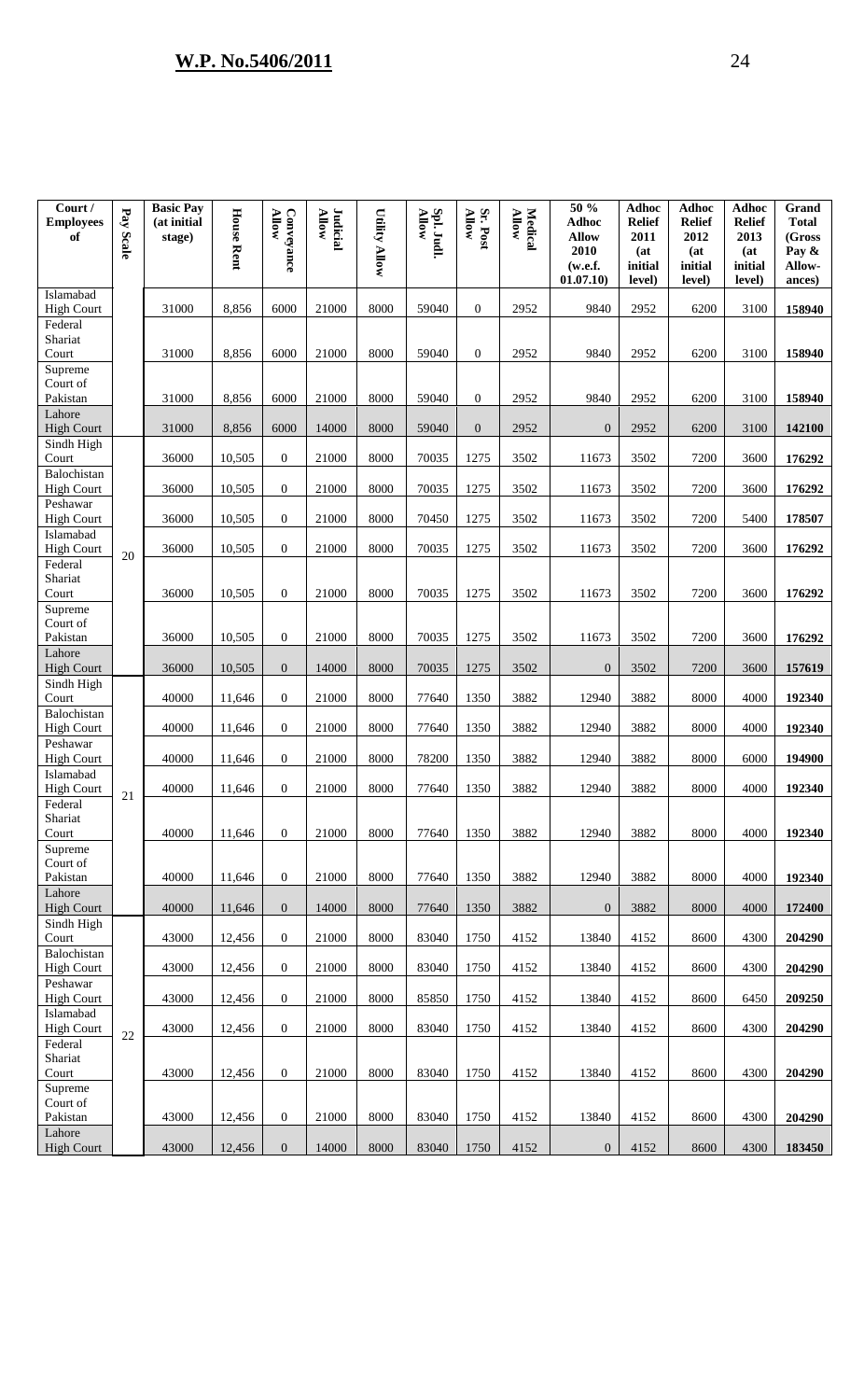27. It is interesting to point out that the august Supreme Court of Pakistan vide Notification dated 20.10.2014 and Peshawar High Court, Peshawar vide order dated 14.11.2014 have granted a further enhancement of 50% Utility Allowance to its officers and servants. The Advocate General Punjab was repeatedly asked to establish before the Court that the Allowances were in any manner financially irrational or fiscally not viable. He was asked to establish this by going through the current budget of the Provincial Government, but he failed to do so. His submission that the Allowances will be a huge financial burden on the provincial exchequer, without supporting evidence, carried no weight. On the other hand, examination of the current Annual Provincial Budget reveals that the financial impact of the Allowances w.e.f. 01.07.2010 is only 0.14 % of the Annual Provincial Budget, as explained hereunder, hence the portrayal of an alarming and unnerving financial impact on the Provincial exchequer by the Advocate General Punjab, is to say the least, hopelessly unfounded. Had the Allowances been paid on time by the Provincial Government, these arrears would not have accumulated.

| <b>Year-wise Breakup</b> | <b>Judicial Allowance</b>    | <b>Adhoc Allowance-2010</b> |
|--------------------------|------------------------------|-----------------------------|
| 2010-11                  | 69888000                     | 114960000                   |
| 2011-12                  | 75312000                     | 116580000                   |
| 2012-13                  | 80326000                     | 124795000                   |
| 2013-14                  | 82723000                     | 127532000                   |
| 2014-15                  |                              | 129649000                   |
| <b>Total</b>             | 308249000                    | 613516000                   |
| <b>Grand Total</b>       | 921,765,000 (Rs 921 million) |                             |

 **Approximate Financial Implications involved for payment of arrears of Judicial Allowance and 50% Adhoc Allowance-2010 w.e.f. 01.07.2010 to 30.06.2015, to the Employees of Lahore High Court**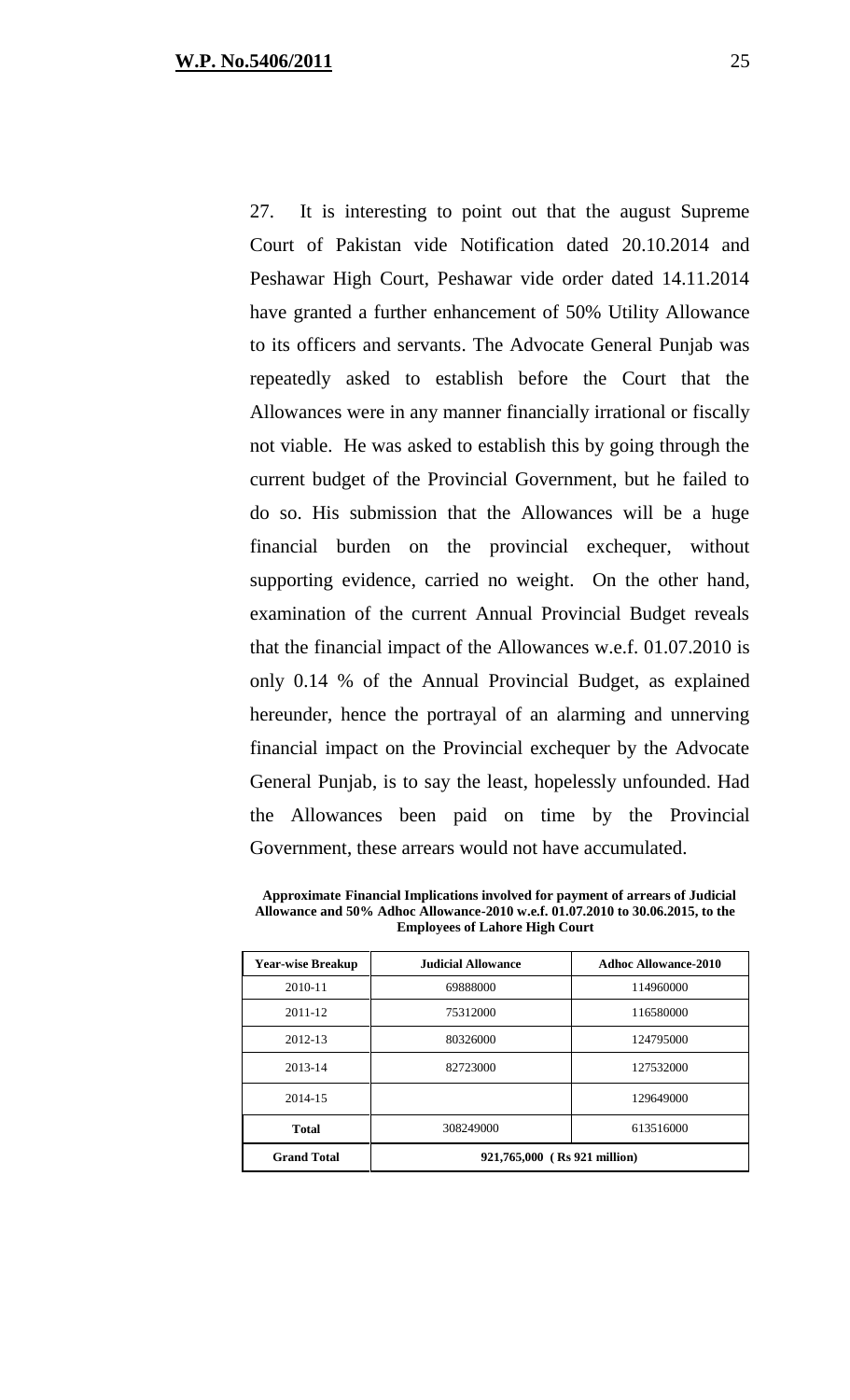| <b>Particulars</b>                                                                                                               | <b>Budget Statistics</b> | <b>Ratio</b> | <b>Percentage</b> |
|----------------------------------------------------------------------------------------------------------------------------------|--------------------------|--------------|-------------------|
| <b>Total Current (Revenue) Estimates of</b><br><b>Expenditure of the Punjab Govt. (Rs.</b><br>In million)                        | 677166.083               |              |                   |
| <b>Total Current (Revenue) Estimates of</b><br><b>Expenditure of High Court (Charged)</b><br>(Rs. In million)                    | 2419.653                 | 0.0036       | 0.36              |
| <b>Total Estimates involved on account of</b><br><b>Arrears of Judicial &amp; Adhoc</b><br>Allowances (Charged) (Rs. In million) | 921.765                  | 0.0014       | 0.14              |

| Ratio of Total Current Revenue Estimates of Expenditure of the Punjab Govt. |
|-----------------------------------------------------------------------------|
| and Lahore High Court for the current fiscal year 2014-15 (Net)             |

28. 50% of the Judicial Allowance has been paid to the officers and servants of the High Court since 01.07.2014. It is contended by the Advocate General, Punjab that this Allowance has been paid after the approval of the Governor under Article 208. Earlier order dated 10.11.2014 passed in this case alluded to this point. The Court was of the view that Article 208 has no relevance in the grant of 50% Judicial Allowance w.e.f. 01.07.2014 in the context of the Governor. The Governor is not the approving authority regarding the terms and conditions of service of the officers and servants of the High Court. In fact the Governor is to simply grant approval to the promulgation of the Rules, which is once in the lifetime of the Rules, unless the Rules are amended. As discussed above, the financial control regarding administrative expenses including remuneration of the staff of the High Court vests with the High Court. Therefore, the grant of 50% judicial allowance w.e.f. 01.07.2014 can only be acknowledged as a partial payment of the Allowances approved by the High Court under Article 208 of the Constitution read with Rule 17 of Chapter 10, Part "C" of the High Court Rules and Orders (Vol-V).

29. For the above reasons, this petition is allowed and the Provincial Government is directed to release the arrears of 50%